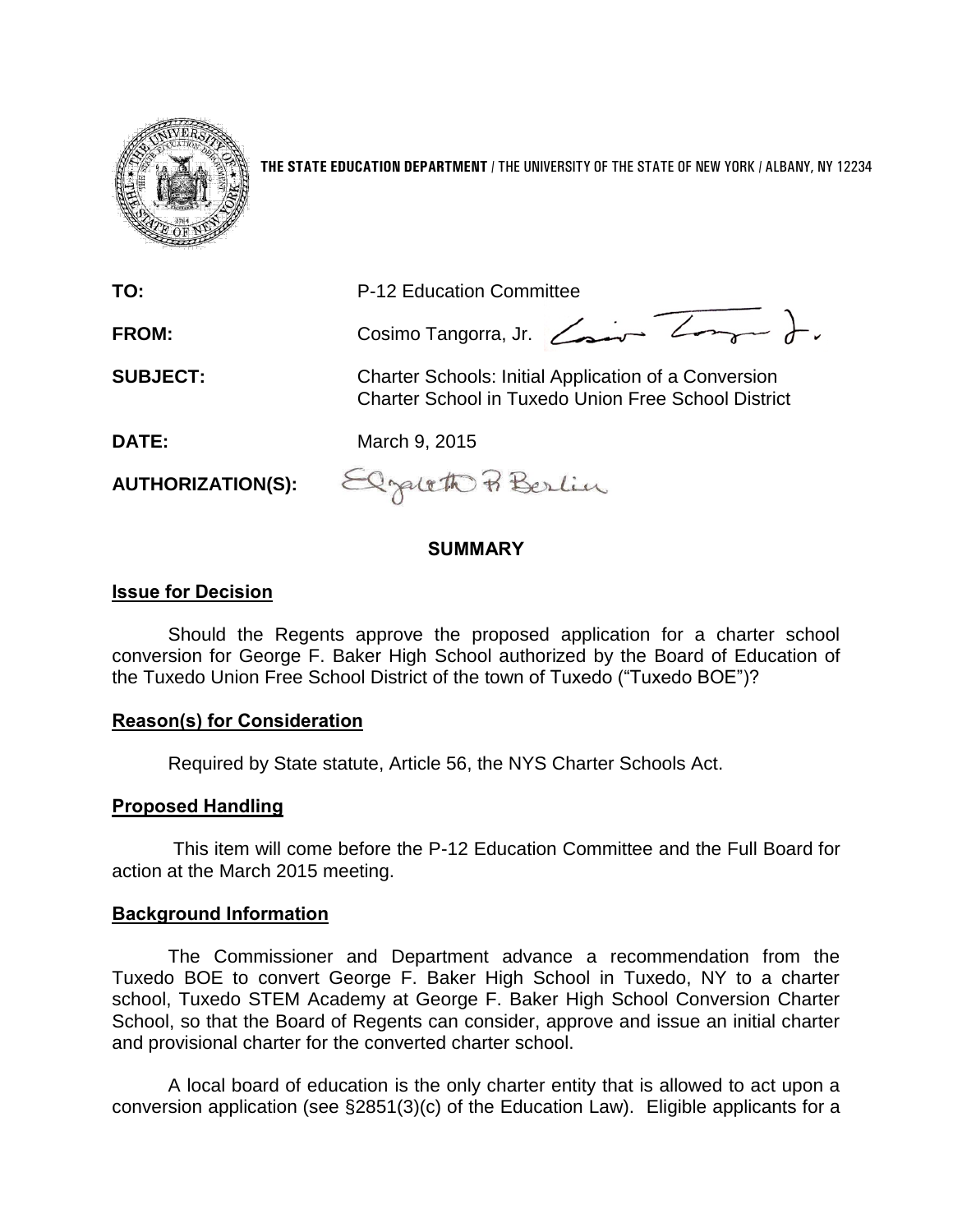charter school conversion must complete and submit an application to the local board of education. The charter entity will review the application in accordance with all of the provisions of Article 56. However, any application for a conversion must also include parental input. The parent or guardians of a majority of the students then enrolled in the existing public school must vote in favor of converting the school to a charter school. If that condition is not met, then the application to convert an existing public school to a charter school must be denied. Even if that condition is met, it is up to the board of education, as the charter entity, to make the final decision. A charter entity is not required to approve a charter; it may also require an applicant to modify or supplement an application as a condition for approval (see §2852(3) of the Education Law). Therefore, under Education Law §2852(3), school districts are permitted to convert schools to charter schools as a chartering entity after: 1) gaining approval of a majority of the parents of students currently enrolled in the school to be converted, 2) receiving approval from the district's Board of Education, and 3) receiving approval from the Board of Regents.

To date, nine district public schools in New York State have converted to charter schools (8 in NYC and 1 in Buffalo). Three of the NYC converted charter schools have since closed.

The attached materials demonstrate that the applicant group has gained necessary parent approval and BOE approval. The Tuxedo BOE, as the authorizer of this conversion charter school, now submits its recommendation to the Board of Regents for approval.

| Name of Charter School        | Tuxedo STEM Academy at George F. Baker High<br><b>School Conversion Charter School</b> |
|-------------------------------|----------------------------------------------------------------------------------------|
|                               |                                                                                        |
| Applicant Name (s)            | Francesco Accetta                                                                      |
|                               | Art Schouten                                                                           |
|                               | Marco Margotta                                                                         |
| <b>District of Location</b>   | <b>Tuxedo Union Free School District</b>                                               |
| <b>Facilities</b>             | 1 Tornado Drive, Tuxedo, NY 10987                                                      |
| Terms and Date of Charter     | Initial Term: 5 Years through June 30, 2020                                            |
| Proposed Grade(s) and         | Grades 9-12                                                                            |
| <b>Approved Enrollment</b>    |                                                                                        |
|                               | Total projected enrollment for grades 9-12:                                            |
|                               | Year 1 (285); Year 2 (316); Year 3 (342);                                              |
|                               | Year 4 (365); Year 5 (400)                                                             |
| <b>Maximum Enrollment and</b> | 460; Grades 9-12                                                                       |
| grade span                    |                                                                                        |
| <b>Management Company</b>     | N/A                                                                                    |
| Other Partner(s)              | N/A                                                                                    |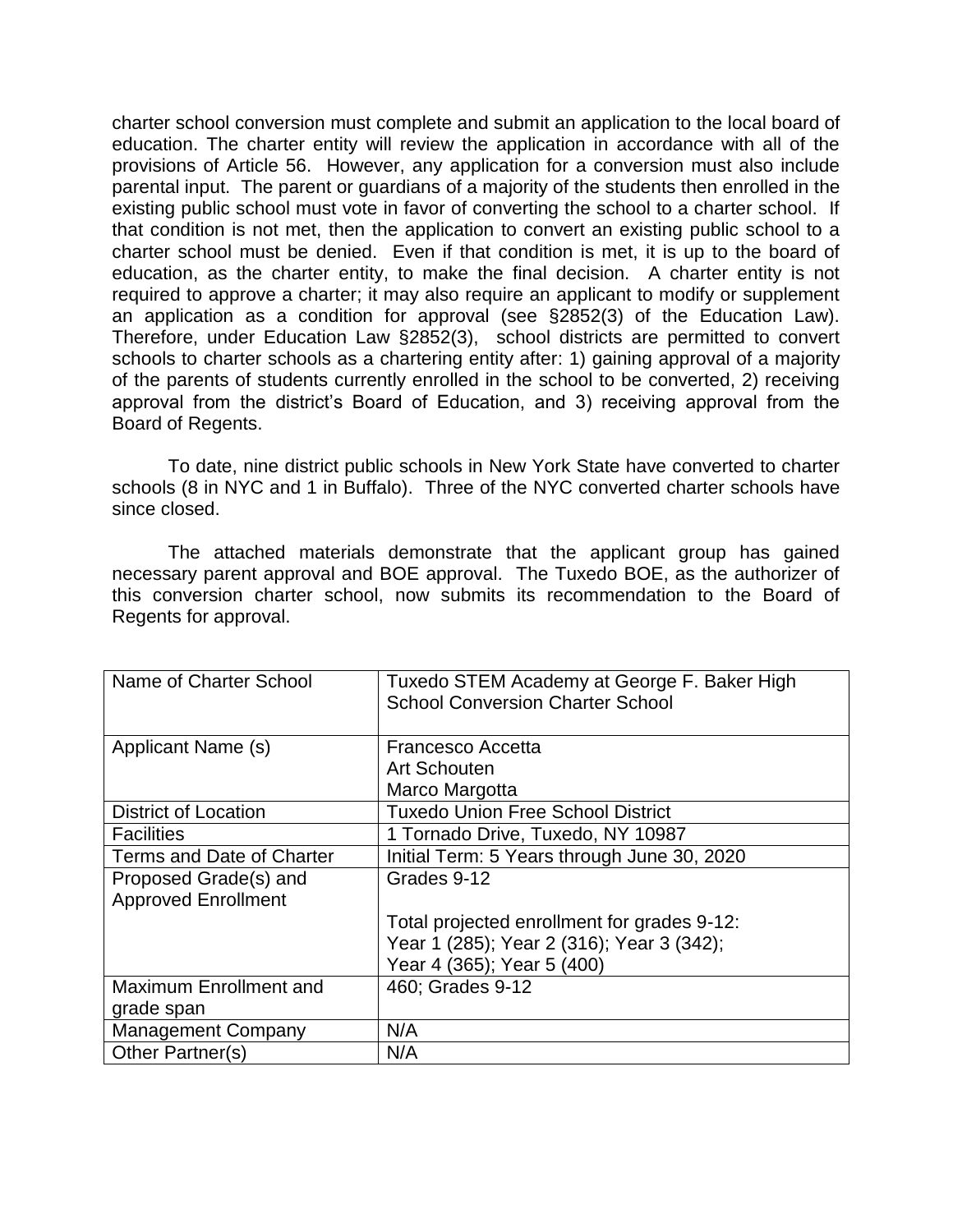During the January 2015 Board of Regents Meeting, the Board of Regents requested that the Lead Applicants respond to a concern for the fiscal impact on surrounding districts, in particular, Greenwood Lake. Application revisions were made, and this revised application was approved by the Tuxedo Board of Education at a special Board of Education meeting on February 18, 2015. Details about the proposed conversion charter school, the requested revisions, and how the Tuxedo Union Free School District staff reviewed the application is included in the attached *Summary, Findings and Recommendation* for the proposed school (Attachment ).

The application for this school is available electronically on the Tuxedo Union Free School District's website at the following address: <http://www.tuxedoufsd.org/news.cfm?story=98954&school=0>

# **Recommendation**

VOTED: That the Regents find that the proposed charter school: (1) meets the requirements set out in Article 56 of the Education Law, and all other applicable laws, rules and regulations; (2) will operate in an educationally and fiscally sound manner; (3) is likely to improve student learning and achievement and materially further the purposes set out in subdivision two of section twenty-eight hundred fifty of Article 56 of the Education Law; and (4) will have a significant educational benefit to the students expected to attend the charter school, and the Board of Regents therefore approves and issues a charter and provisional charter to the **Tuxedo STEM Academy at George F. Baker High School Conversion Charter School** for a term of five years in accordance with §2851(2)(p) of the Education Law.

# **Timetable for Implementation**

The Regents action is effective immediately.

**Attachment**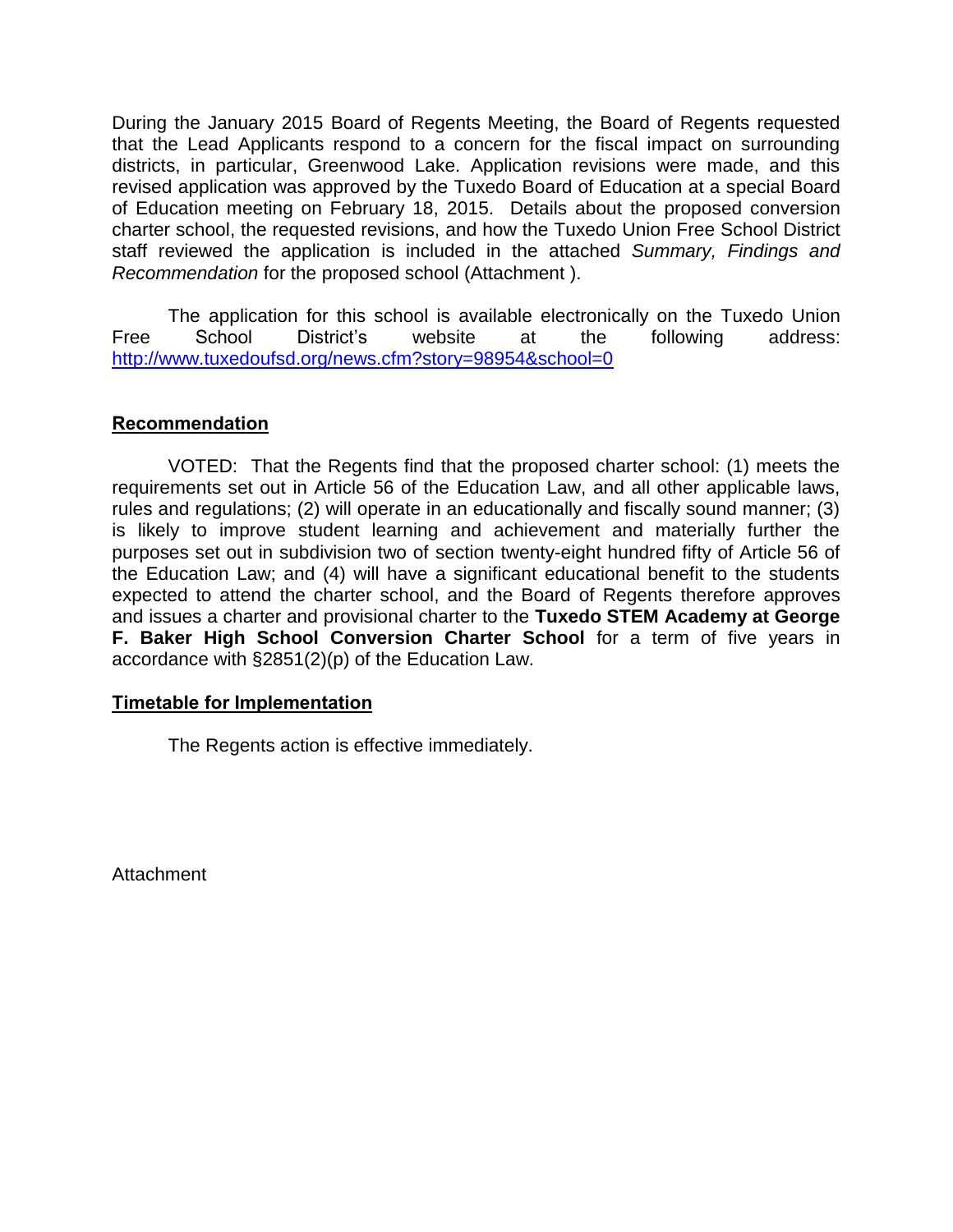# **TUXEDO UNION FREE SCHOOL DISTRICT**

# **CONVERSION CHARTER SCHOOL APPLICATION SUMMARY, FINDINGS, AND RECOMMENDATIONS**

TO ESTABLISH THE PROPOSED:

# **TUXEDO STEM ACADEMY AT GEORGE F. BAKER HIGH SCHOOL CONVERSION CHARTER SCHOOL**

February 2015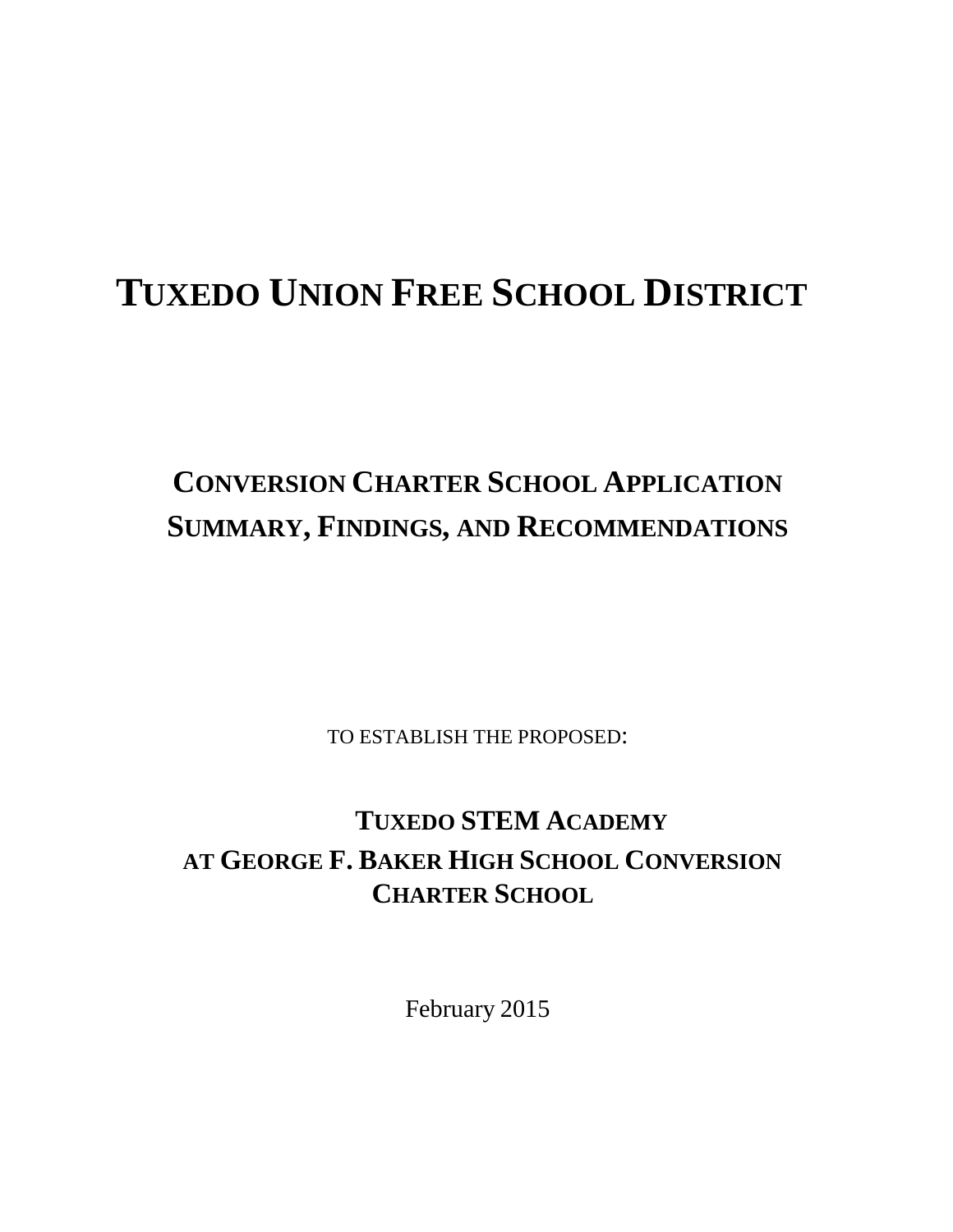# **TABLE 1: SUMMARY OF THE PROPOSED TUXEDO STEM ACADEMY AT GEORGE F. BAKER HIGH SCHOOL CONVERSION CHARTER SCHOOL**

| Charter School Name (1)                                    | Tuxedo STEM Academy at George F. Baker High<br>School Conversion Charter School                                        |  |  |
|------------------------------------------------------------|------------------------------------------------------------------------------------------------------------------------|--|--|
| <b>Applicant Names</b>                                     | Francesco Accetta<br>Art Schouten<br>Marco Margotta                                                                    |  |  |
| Applicants Email Address                                   | Francesco.Accetta@tsaccs.org<br>Art.Schouten@tsaccs.org<br>Marco.Margotta@tsaccs.org                                   |  |  |
| Public Contact Name                                        | Francesco Accetta                                                                                                      |  |  |
| <b>Public Contact Address</b>                              | 1 Tornado Drive, Tuxedo NY 10987                                                                                       |  |  |
| <b>Public Contact Email Address</b>                        | Francesco.Accetta@tsaccs.org                                                                                           |  |  |
| Web Site                                                   | http://www.TuxedoSTEMAcademy.org                                                                                       |  |  |
| District of Location                                       | Tuxedo Union Free School District                                                                                      |  |  |
| <b>Opening Date</b>                                        | September 2015                                                                                                         |  |  |
| Proposed Charter Term (2)                                  | Five (5) years through June 2020                                                                                       |  |  |
| Proposed Management Company or Partners                    | None                                                                                                                   |  |  |
| Proposed Replication of Successful School<br>or Model      | Original Design                                                                                                        |  |  |
| Projected Enrollment and Grade Span During<br>Charter Term | Total projected enrollment for grades 9-12:<br>Year 1 (285); Year 2 (316); Year 3 (342);<br>Year 4 (365); Year 5 (400) |  |  |
| Projected Maximum Enrollment and<br>Grade Span             | Projected maximum enrollment of 460 students in<br>grades 9-12.                                                        |  |  |

**(1) N.Y. Education Law § 2851(2)(k) (2) N.Y. Education Law § 2851(2)(p). The Charter Term includes 1 year for Planning and Transition.**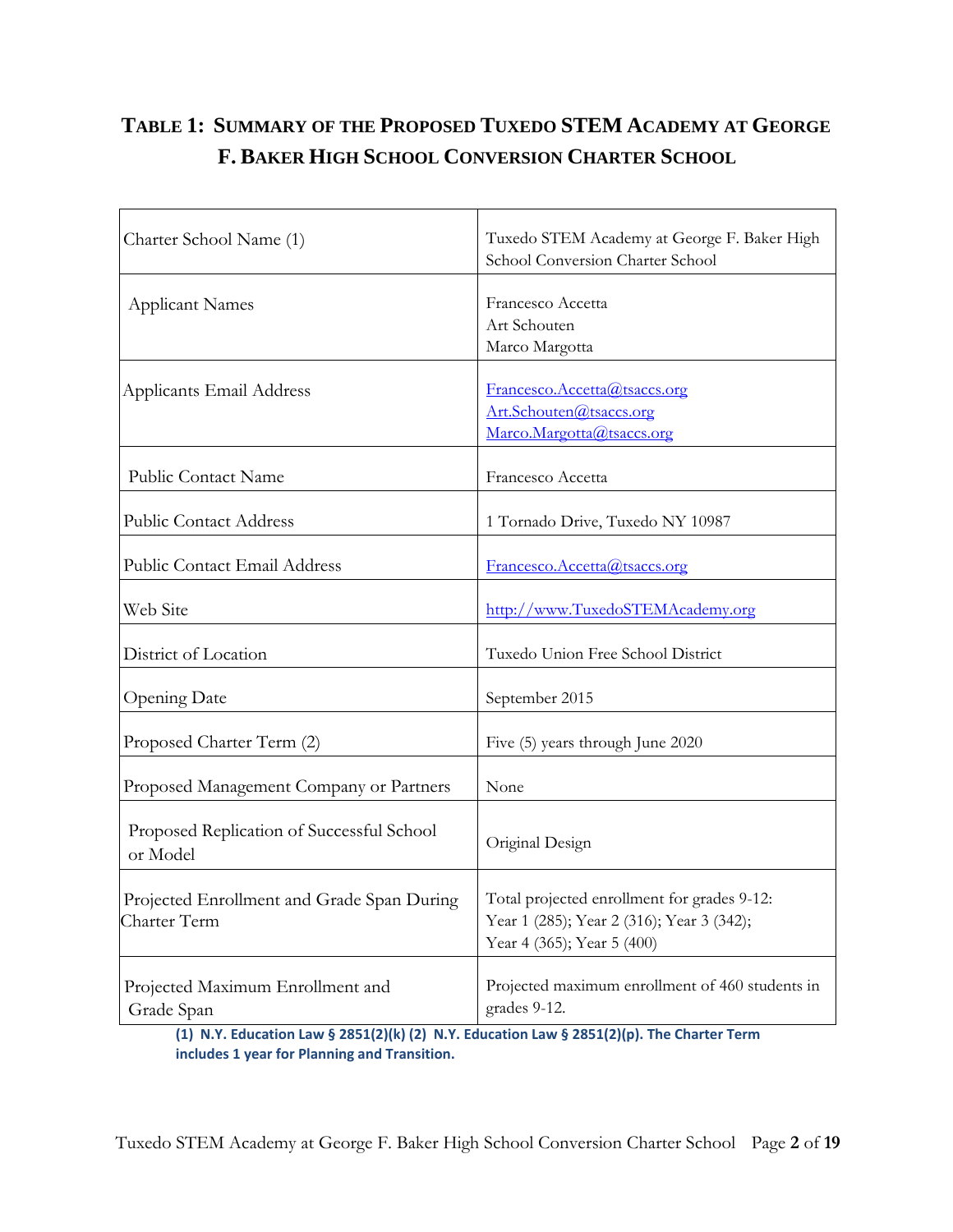The Tuxedo STEM Academy at George F. Baker High School Conversion Charter School (The Tuxedo STEM Academy) is a conversion charter school that expands upon the successful elements of the highly regarded George F. Baker High School (TUFSD)— which has been recognized locally and nationally for its strong academic programs, safe, small and individualized learning environment—and introduces a new focus on STEM education, progressive instructional approaches, and partnerships with nearby STEM related industries and higher education institutions in order to provide students of the region with access to professionals, collaborative projects, and internship opportunities.

# **KEY DESIGN ELEMENTS**

• **STEM PATHWAYS**: The Tuxedo STEM Academy is designed to provide students with progressively specialized instruction and hands-on experiences in one of four Pathways: *Applied Sciences (Traditional Engineering), Computer Science*, *Health Science*, or *Environmental Science,*  with the ideology and philosophy developed in the STEM fields infused in all aspects of curriculum. This will be accomplished through hands-on, problem-based, collaborative learning ingrained with digital and technological literacy. The program is designed to provide relevant learning opportunities that allow students to become active participants in the learning process.

As a freshmen, students are introduced to the skills and concepts of STEM education. Sophomore students then apply these STEM concepts and skills to gain an understanding in the STEM pathway that meets their interest. Juniors then select a Pathway in which to concentrate, take introductory coursework and electives in the chosen area and collaborate with STEM Partners on real-world projects. As seniors, students continue their focused coursework while working in a STEM Pathway internship under a faculty advisor.

Students will also have the opportunity to submit a Creative Design Plan that will allow them to develop a hybrid learning plan incorporating facets of the STEM pathways to build a program that best suits their educational goals.

- **STANDARDS OF PRACTICE**: The Tuxedo STEM Academy has developed six standards by which the STEM Academy will operate. These standards have been incorporated throughout the entire high school program and work in conjunction with the Engineering by Design Standards-Based Model, 21st Century Skills and the Common Core State Standards set forth by New York State Education Department and the Board of Regents. The STEM Academy Standards of Practice will be used as a measuring tool, ensuring the role and impact of the program. The STEM Academy Standards of Practice include the following:
	- 1. Identification of Technologies and Resources
	- 2. Interpret and Communicate Information and Ideas
	- 3. Investigate Problems and Engage in Research
	- 4. Strategic Planning, Problem Solving and Systematic Approaches
	- 5. Collaborate as a Team
	- 6. Apply Technology Appropriately
- **PARTNERSHIPS WITH HIGHER EDUCATION AND STEM INDUSTRY LEADERS**: By partnering with STEM industry leaders and higher education institutions, the students will be provided the opportunities to work with STEM professionals. These partnerships will serve to ensure authenticity to the program and aligned industry needs and standards to the STEM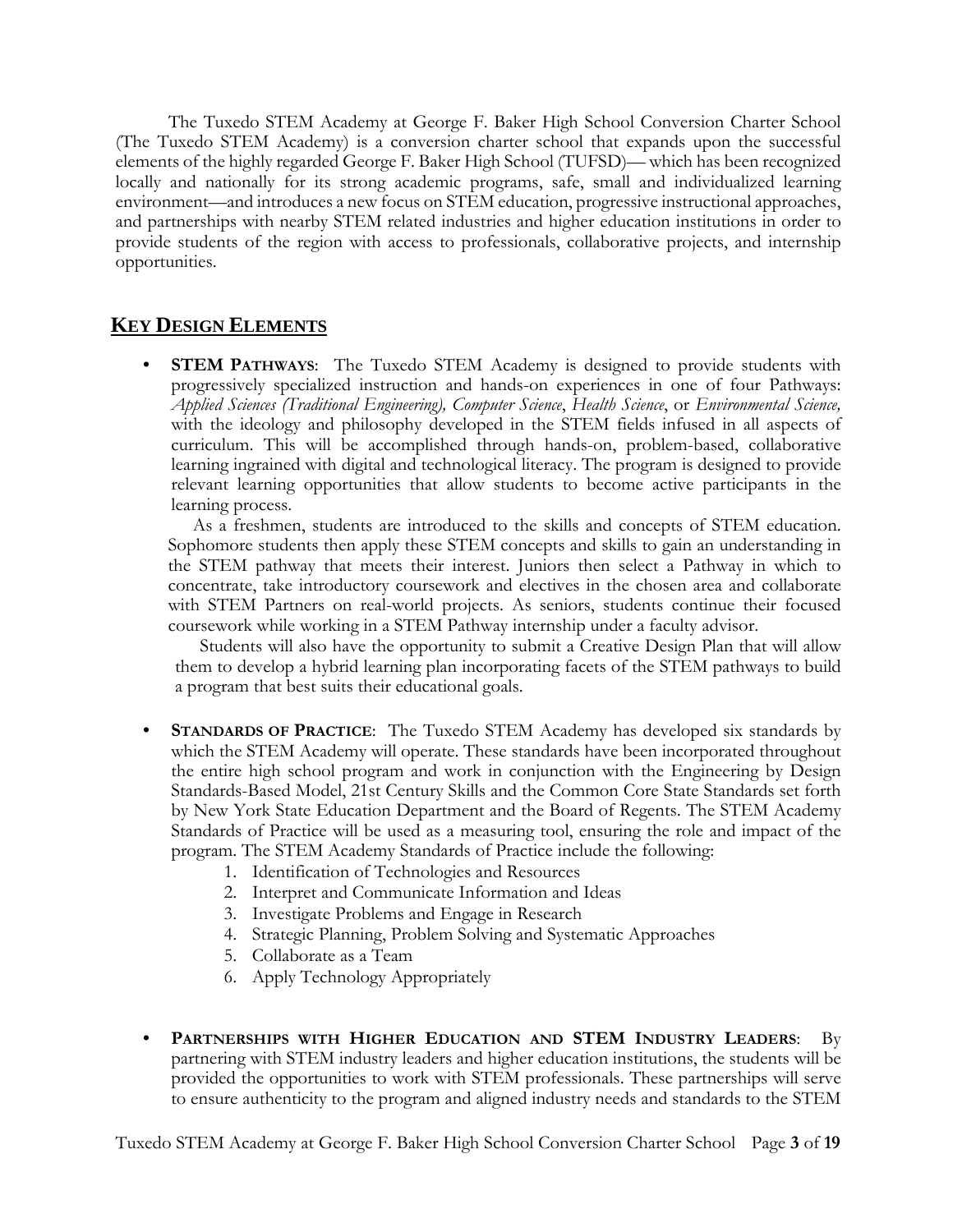curriculum resulting in a divergent and adaptable program and student body. These partnerships will facilitate in the instruction of students by industry and higher education specialists, as allowed in in charter law. Additionally, these partnerships will afford the student body many opportunities such as field trips, collaborative-based projects, access to college professors and credit, and working relationships with professionals and experts in the STEM fields.

• **PROJECT BASED LEARNING**: STEM education is an approach to teaching and learning that integrates the content and skills of Science, Technology, Engineering, and Mathematics with the arts and humanities. Through rigorous engagement in inquiry, applied practice, collaboration, and investigation students will engage in project-based challenges and diverse assessments that focus on real-world applications.

 In following with the ideology of problem-based learning, the Tuxedo STEM Academy will incorporate the use of rubrics for students' assessment and data-based decision making. The rubrics will be designed to measure the specific criteria the project/problem at hand while meeting the overall criteria of the program. Through the implementation of problembased learning, the rubrics will focus on the process in which the students complete their project as well as the final project, paper, demonstration, or presentation. The program seeks to focus on **how** the student got from point A to point B rather than just focusing on the end result. By looking at the whole process, the program will be able to accurately gauge a student's areas of strength and areas of weakness from start to finish rather than focusing on a single element on a single day.

Although students will be learning STEM related technical skills in their pathway of concentration, throughout this program, the students will be mastering skills that transcend STEM. The learning and mastery of these skills are equally as important as the technical skills learned. These skills include: leadership, creative thinking, problem solving, teamwork, communication, planning, and collaboration.

• **TECHNOLOGY IN LEARNING**: The Tuxedo STEM Academy has developed an academic

plan that incorporates the ideology set forth by the Partnership for  $21<sup>st</sup>$  Century Skills (http://www.p21.org), The International Society for Technology in Education (http://www.ISTE.org), The New York State Association for Computers and Technology in Education (http://www.nyscate.org) in which collaboration, creativity, critical thinking, project based learning, and technology integration are cornerstones in learning.

"Properly used, technology will help students acquire the skills they need to survive in a complex, highly technological knowledge-based economy"

(http://www.edutopia.org/technology-integration- introduction) Therefore, the Tuxedo STEM Academy has developed a program that will best suit the needs of the students, infusing the tools and skills necessary to survive in a digital society. The objectives include the incorporation of:

- 1. Digital Literacy
- 2. Technological Literacy
- 3. Collaboration
- 4. Project-based Learning
- 5. Creativity
- 6. Hand-on Applications
- 7. Demonstration of knowledge and skills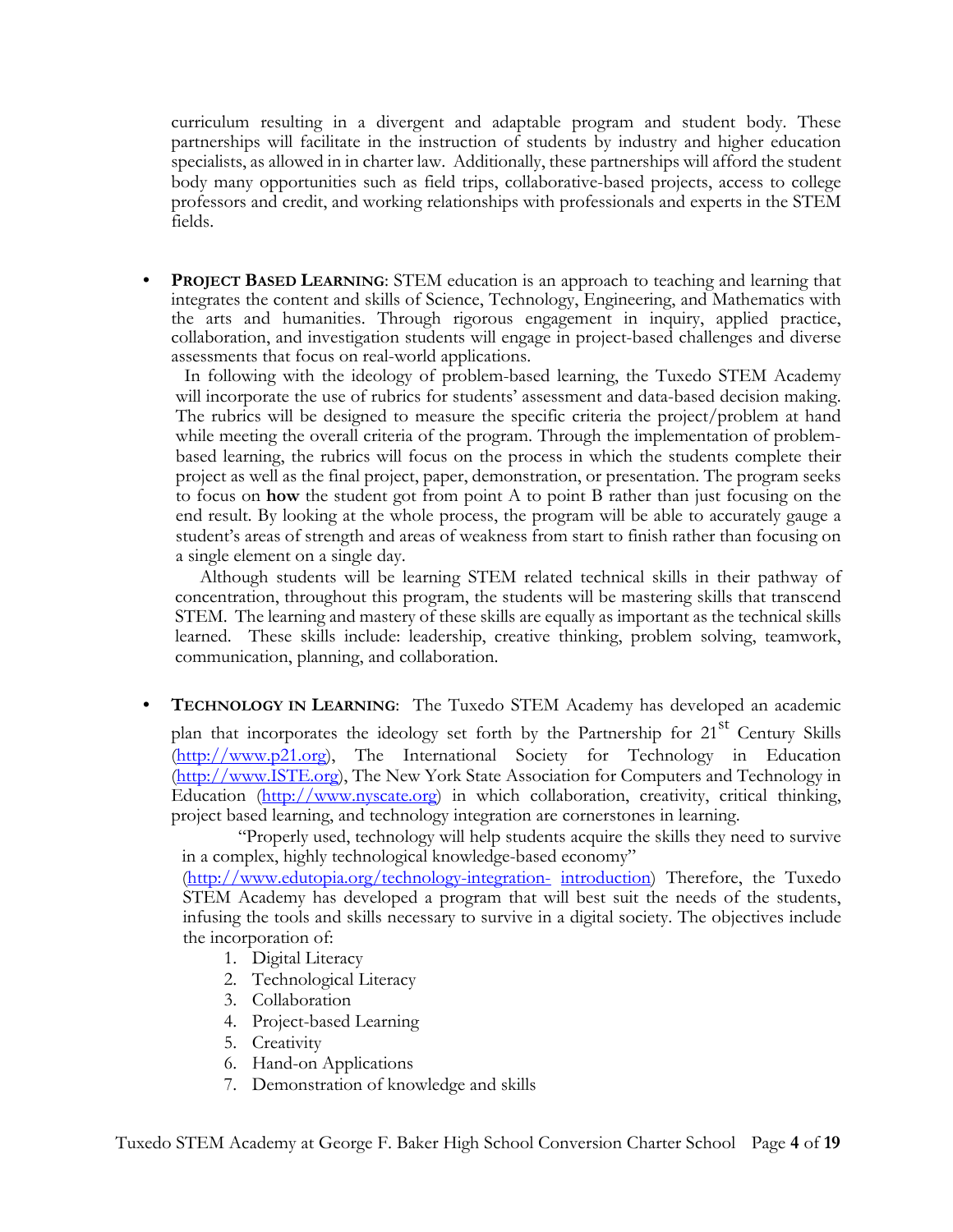# **EDUCATION PLAN**

#### **OVERVIEW**:

The mission of the Tuxedo STEM Academy is to prepare students to meet the challenges of a rapidly changing global information and technology based society by providing them with a STEM education that emphasizes authentic learning opportunities. In an integrated learning environment that is small and personalized and based in rigorous inquiry, applied practice, collaboration, and investigation, students will engage in project-based challenges and diverse assessments that focus on theoretical and real-world applications. Through partnerships with STEM industry leaders and higher education institutions, the Tuxedo STEM Academy curriculum will reflect current and evolving industry demands with the goal of providing students with opportunities to work with STEM professionals on real-world challenges. The Tuxedo STEM Academy will provide students with a nurturing school environment that prepares them to meet the competitive challenges of tomorrow with the traditional and emerging skills of today.

The Tuxedo STEM Academy will be established to provide students with an innovative and challenging academic program focused on Science, Technology, Engineering, and Mathematics. Standards of Practice that reinforce inquiry, logical reasoning, problem solving, collaboration, creative thinking, leadership and the use of technologies are the foundations of the Academy. Areas of concentrated study in the Tuxedo STEM Academy include Applied Sciences (Engineering), Computer Science, Environmental Science, and Health Science. The Academy also places a strong emphasis on authentic learning, providing students with opportunities to collaborate with professionals and gain workplace experience through internships, independent projects and collaborations.

#### **PROFESSIONAL DEVELOPMENT & TEAM TEACHING APPROACH:**

The framework of the STEM Pathways allows for the development of a team teaching approach where each grade level has its own core of English, Math, Science, Social Studies teachers in addition to pre-selected elective and STEM Core classes. Therefore, professional development/team meeting time will be incorporated into the academic calendar during weekly faculty meetings and conference days to allow the teams to work collaboratively on larger projects and to discuss the team's approach to individual student needs and educational goals for each cohort.

Conference days will be embedded within the academic calendar to provide on-going professional development for faculty and staff throughout the school year. Additionally, faculty meetings will be used for collaboration, team sharing, and professional development on a weekly basis providing ample time for staff to work together and share resources/ideas on a regular basis.

Further professional development will also be built within the academic school day through collaboration and direct instruction/coaching in the classroom therefore providing assistance to the teacher as well as the class simultaneously. This will allow teachers to aid one another in the development and execution of new ideas while incorporating the students in the learning/design process. This coaching model may include the involvement of collaborating teachers, professional development specialists, or integration specialists who are familiar with and able to operate in a coaching capacity within the classroom to encourage, assist, and share knowledge and resources.

With the proximity to the New York Metro area and institutions of higher learning throughout the Hudson Valley including a number of SUNY and private institutions, The Tuxedo STEM Academy will encourage and promote professional development opportunities throughout the calendar year including summer learning institutions, conferences, and related programs. Additionally, the program will also seek to incorporate online programming through online courses and/or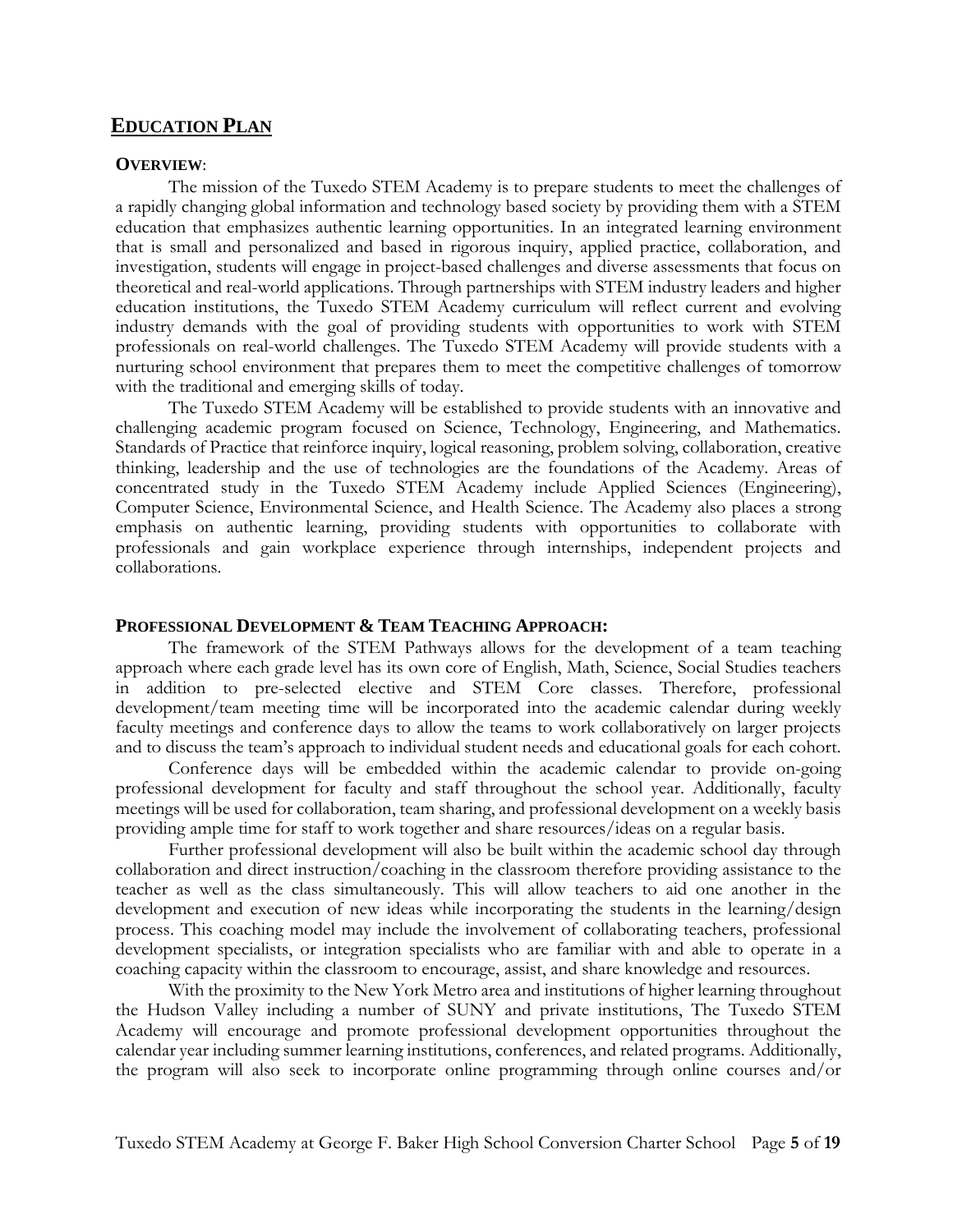webinars to provide as many opportunities as possible while making the necessary adjustments in teachers' schedules to allow for such programming.

## **CURRICULUM AND INSTRUCTION:**

The student education goals include:

- Students will actively engage in project-based, collaborative learning environments that incorporate and promote the use of digital technologies and 21st century learning skills set for by the International Society for Technology in Education (ISTE), Partnership for 21st Century Learning, and the International Technology and Engineering Educators Association (ITEEA).
- Student coursework will incorporate the Standards of Practice set forth by the Tuxedo STEM Academy as well as the learning standards established by the New York State Department of Education, with a stronger focus on hands-on, problem-based, collaborative learning ingrained with digital literacy and informational technologies.
- Students will meet the requirements for either a Regents or Advanced Regents diploma per the graduation standards set forth by the New York State Department of Education through Part 100.5.
- Students may choose one of the STEM Pathways—Applied Sciences (Engineering), Computer Science, Health Science, or Environmental Science—as their primary program of study during their sophomore year and complete all required courses for graduation.
- Students who do not choose one of the four outlined STEM Pathways may submit a Creative Design Plan that incorporates the requirements set forth by the STEM Pathways using courses from a combination of two or more Pathways and fulfills all graduation requirements set forth by the New York State Department of Education.
- Students will be active learners and decision makers in their educational development by developing student portfolios that include sample work, rubrics, and self-evaluations.
- Students will take part in collaborative group projects, internships, and/or job-shadowing opportunities at least once during the four-year program.

Tuxedo STEM Academy program includes six standards by which the Tuxedo STEM Academy will operate. The Standards of Practice have been developed from the framework included in the Maryland's STEM Initiative created by the Maryland State Board of Education (http://www.marylandpublicschools.org/MSDE/programs/stem). These standards have been incorporated throughout the entire high school program and work in conjunction with the Engineering by Design Standards-Based Model, 21st Century Skills and the Common Core State Standards set forth

by New York State Education Department and the Board of Regents. The STEM Academy Standards of Practice include the following:

1. Identification of Technologies and Resources

*Proficient students will be able to identify the appropriate technologies and/or resources necessary to review, develop, and assess potential solutions as they relate to various challenges, problems, or projects.* 

2. Interpret and Communicate Information and Ideas

*Proficient students will be able to interpret, communicate, and present information/ideas when answering complex questions, investigating issues, and/or developing solutions for various challenges.*

3. Investigate Problems and Engage in Research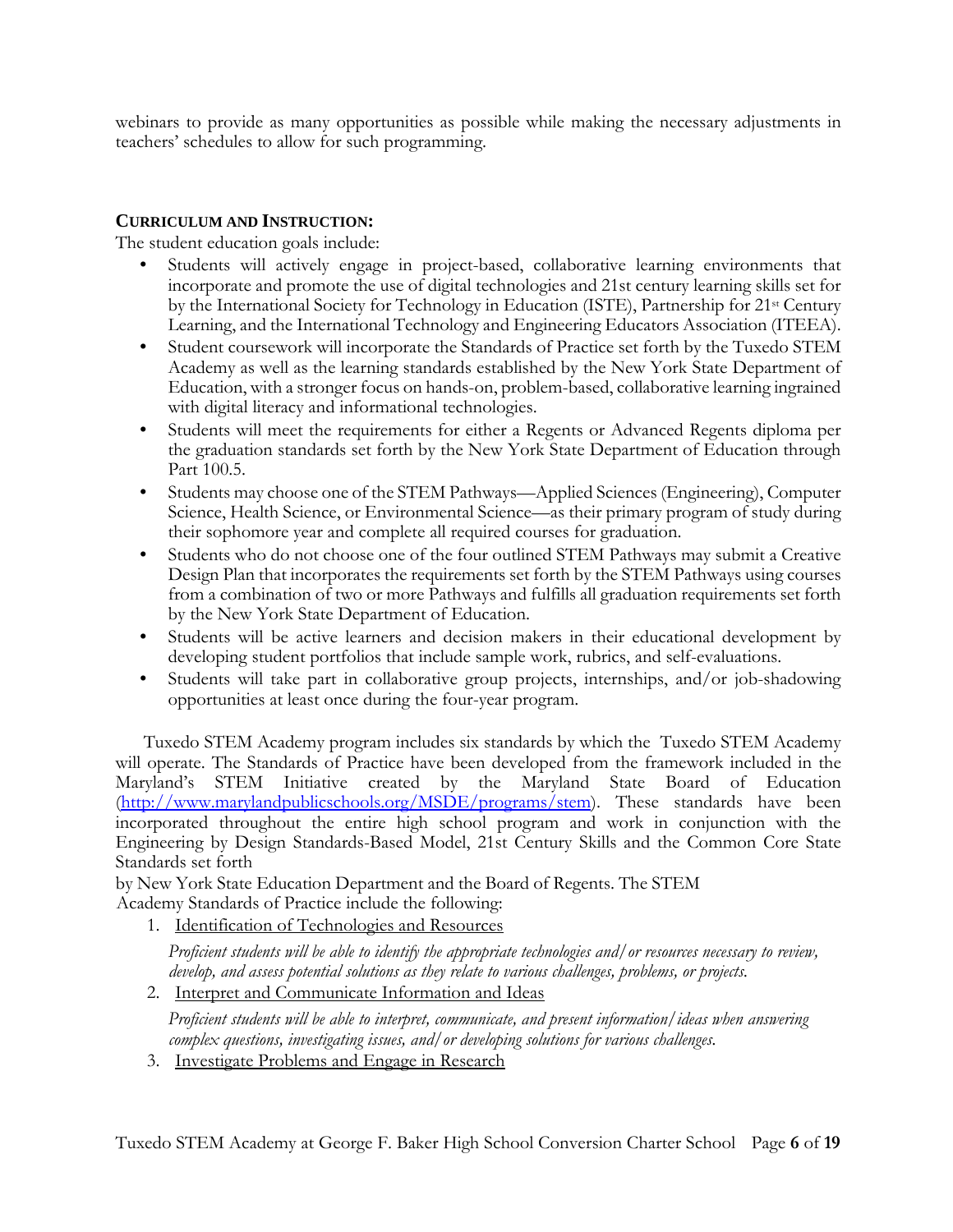*Proficient students will be able to plan and conduct research to address various questions, problems, and projects.*

4. Strategic Planning, Problem Solving, and Systematic Approaches

*Proficient students will be able to develop a plan of action or strategy for resolving, answering, solving various issues, problems, and/or projects.*

5. Collaborate as a Team

*Proficient students will collaborate as a team to answer complex questions, to investigate global issues, and to develop solutions for challenges and real world problems.*

6. Apply Technologies Appropriately

*Proficient students will apply technology appropriately to answer complex questions, to investigate global issues, and to develop solutions for challenges and real world problems.*

The Tuxedo STEM Academy will adhere to Common Core Learning Standards (CCLS) through New York State as adopted by the New York State Board of Regents while also incorporating New York State's Math, Science, and Technology (MST) Standards, the ISTE's NET Standards and the standards set forth by the Partnership for 21st Century Skills. The program has also chosen to adopt the curriculum and Standards for Technological Literacy (STL) set forth by The International Technology and Engineering Educators Association (ITEEA) through Engineering by Design. By infusing the aforementioned standards and curriculum within the program, the Tuxedo STEM Academy will be able to provide a relevant curriculum that meets the requirements set forth by CCLS and The New York Board of Regents while also providing numerous opportunities and resources geared towards student success in the information age. The combination of these standards and curriculum will further the students' classroom knowledge, driving them to develop the skills and abilities laid out within the program including but not limited to:

- Global, Financial, and Economic Awareness
- Civic, Health, and Environmental Literacy
- Information and Communication Technology Literacy
- Social and Cross-Cultural Awareness
- Initiative, Adaptability, Self-Direction, and Accountability
- Leadership and Responsibility

The Tuxedo STEM Academy seeks to develop education pathways in the fields of Applied Science, Computer Science, Environmental Science, and Health Science. Each pathway will include the necessary core courses as well as electives required to graduate. These pathways will take into consideration those students seeking Regents diplomas as well as Advanced Regents diplomas and will offer the required courses accordingly.

The Tuxedo STEM Academy has worked with higher education and professionals in the STEM fields to chart these four distinct pathways that outline all courses that a student is required to take from ninth through twelfth grade within one of the four fields of their choice. The pathways will ensure that students take all prescribed courses as well as select electives in their field of study while also providing opportunities for job shadowing and internships.

Students will select one of the four pathways following their freshman or sophomore year. Each pathway has been designed similarly to a college program in which students in particular "majors" have select core and elective courses they must take in order to graduate. The Tuxedo STEM Academy has incorporated a Creative Design Plan for any student who has a vested academic interest in two or more pathways and seeks to develop a hybrid program. The Creative Design Plan allows students to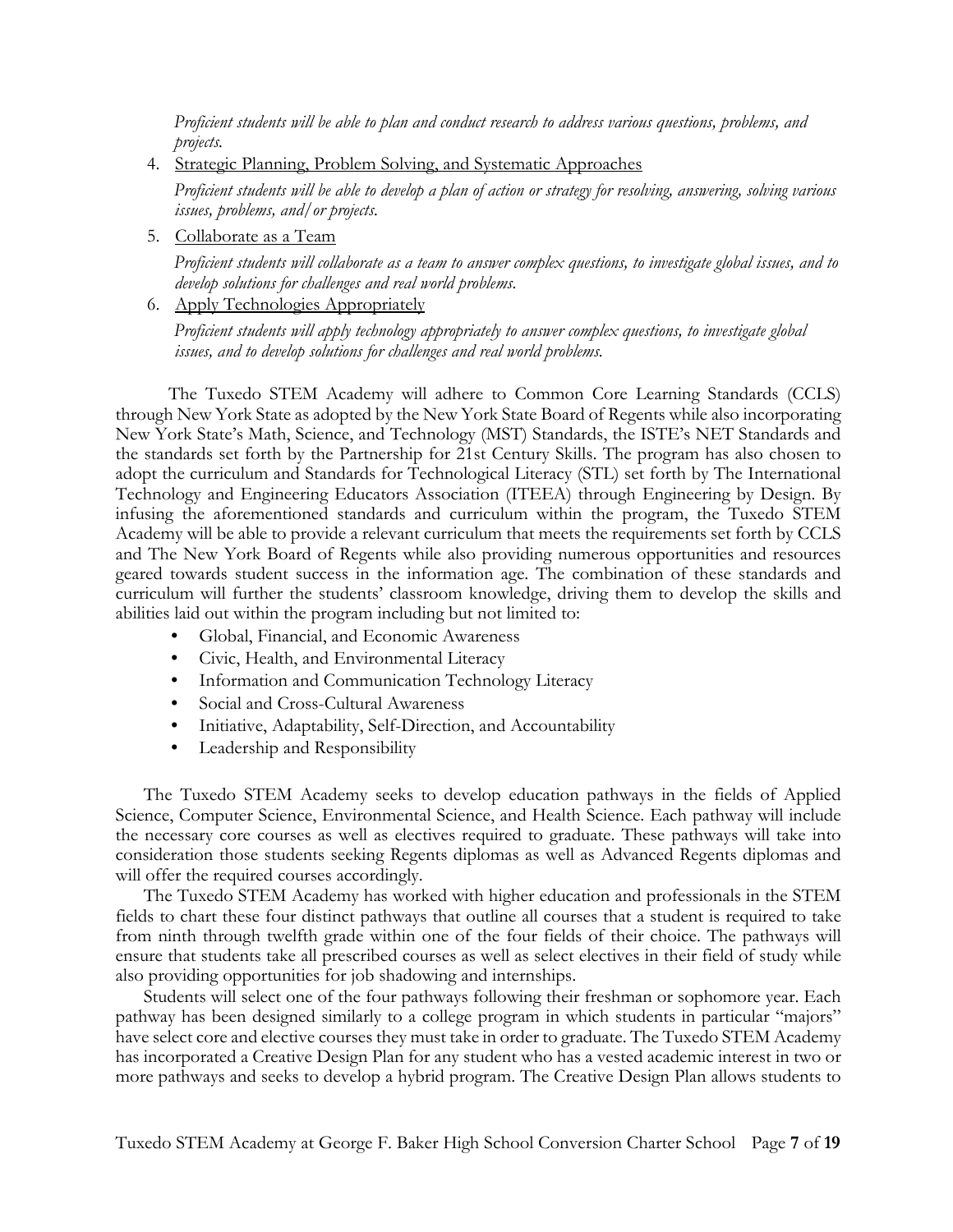combine various core course requirements as well as electives from multiple pathways to develop a unique pathway that will meet the student's individual needs and/or college and career interests.

#### **STUDENT ACHIEVEMENT AND ASSESSMENT:**

In following with the ideology of problem-based learning, the Tuxedo STEM Academy will incorporate the use of rubrics for students' assessment and data-based decision making. The rubrics will be designed to measure the specific criteria for the project/problem at hand while meeting the overall criteria of the program. Through the implementation of problem-based learning, the rubrics will focus on the process in which the students complete their project as well as the final project, paper, demonstration, or presentation.

The program seeks to focus on *how* the student got from point A to point B rather than just focusing on the end result. By looking at the whole process, the program will be able to accurately gauge a student's areas of strength and areas of weakness from start to finish rather than focusing on a single element on a single day.

Students will also be asked to take an active role in their own learning. Through rubrics and other self-reflective activities, the program will require all students to develop self-evaluation skills, regularly assessing their own work, content mastery, learning process, skill development, and accomplishments.

Several culminating milestones will be required of all students. These include research papers, reports, multimedia shows, artifacts, presentations, debates, poems, essays, narratives, and public exhibitions. Each culminating product will reflect a rigorous process including, but not limited to proposals, outlines, blueprints, drafts, critiques, models, journal entries, records, interviews, progress reports, and documentation. These items will make up the individual students' portfolios.

Ultimately, graduates will have their portfolios to present to postsecondary institutions and potential employers as substantive, compelling evidence of marketable, real-world core competencies. Additionally, the Tuxedo STEM Academy has developed the STEM Pathways that incorporate the NYSED Regents requirements and programs in Applied Science, Computer Science, Health Science, and Environmental Science. Each pathway outlines the required courses for both a Regents diploma as well as a localized STEM endorsement for those that complete the Pathways.

Therefore, the Tuxedo STEM Academy will use the assessment data obtained by the New York State Regents exams as well as the information collected through the organizational goals to make informed key decisions including, but not limited to:

- 1. Refocusing or realigning Support Services to match the needs of the students
- 2. Reviewing curriculum maps ensuring that student course selections are aligned to the time tables set forth in the STEM Pathways
- 3. Working with industry experts and/or higher education professionals to ensure that academic coursework matches the workplace skills
- 4. Ensuring that individual students and/or particular cohorts academic goals are aligned to the Academy's organizational goals and taking corrective actions to address areas of weakness that need to be rectified

#### **ADDITIONAL INSTRUCTIONAL AND SUPPORT SERVICES:**

 The goal and vision of the Tuxedo STEM Academy are to provide opportunities for students of all academic abilities to thrive and develop. Although the program has four distinct pathways, students have numerous opportunities to customize and adapt the program to fit their needs and abilities.

Through project-based learning, digital literacy, and the STEM Pathways students will have increased autonomy to explore various avenues in education and therefore challenge themselves beyond what might have otherwise been possible in a traditional learning environment. Students who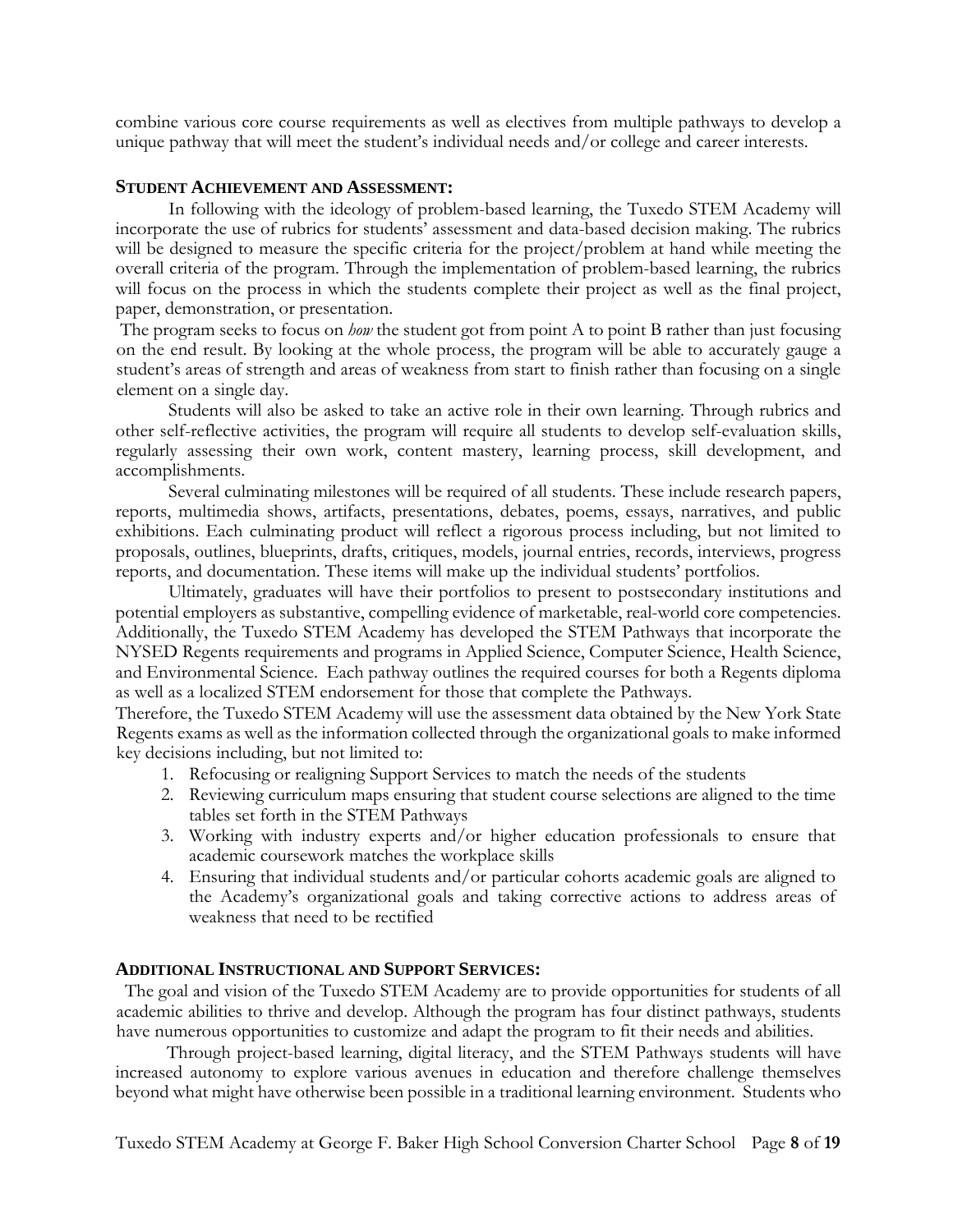may be considered advanced and/or gifted will be able to develop unique learning opportunities and therefore further challenge their skills and abilities through independent study.

General Education support services will be provided by the Tuxedo STEM Academy should a student(s) struggle. These include IST (Instructional Support Teams), AIS (Academic Intervention Services) and ESL/ELL Services. The IST Team will consist of an Administrator, Guidance Counselor, Special Education Teacher, and General Education Teacher, and other professionals as needed. The IST will recommend intervention services and strategies, and academic or behavioral supports to be incorporated/implemented into the student's academic plan. AIS will be provided to students who are at risk of not gaining the skills and knowledge necessary to meet or exceed designated performance levels of NYS Assessments and/or competency levels designated by the Tuxedo STEM Academy. To help ELL students achieve the same high school-wide standards, the Tuxedo STEM

Academy will use a modified English-immersion program with supplemental support when needed. While all ELL students will participate in regular classes, some may require extra support, which will be provided by an ELL instructor at regular intervals.

The Tuxedo STEM Academy will include a Special Education team to oversee special education services for students with disabilities. The Special Education team will initially consist of 1 Full-Time School Psychologist, 1 Full-Time Guidance Counselor, and 4 Full-Time Certified Special Education Teachers who will work with both staff and students in the collaborative environments while also providing additional skill instruction. The Special Education Teachers will be assigned a case load and will work closely with the School Psychologist, General Education Teachers and Guidance Counselor. The Tuxedo STEM Academy Special Education Team will also work closely with the District of Residence Committee on Special Education Chairperson (CSE) and the 504 Plan Coordinator or designee to support the students, facilitate communication with the student home districts, and ensure that all IEPs and 504's are current.

## **COMMUNITY OUTREACH**

Tuxedo is in the midst of a multi-year highly publicized process to convert George F. Baker High School to a STEM Academy. The movement towards a conversion charter and academy model arose through many detailed conversations and public forums with the community. The process began in September 2012 with the examination of possible educational models for George F. Baker High School by the Public Consulting Group (PCG). Following their review and recommendation, the district has been gathering research and resources as well as meeting with the community to define a plan of action and prepare the necessary pieces to submit its conversion charter application. The information below highlights these distinct phases and the public outreach associated with them. *Shaping the Future of George F. Baker High School*

During the months from September 2012 through January 2013, the Tuxedo Union Free School District worked closely with the Tuxedo and Greenwood Lake communities to determine the future of the George F. Baker High School. Public Consulting Group (PCG) provided support, educational expertise, and guidance through a process that yielded recommendations for the community's consideration. PCG consultants began this process by gathering input and feedback from the communities. Anonymous surveys, focus groups, and interviews were conducted to gain insight into what is important to members of the Tuxedo and Greenwood Lake (GWL) communities regarding the future of the existing high school. This insight helped to identify the most viable options for the high school's future. This process concluded in January 2013 with final recommendations made by PCG.

The project details that culminated with the recommendations of PCG are outlined below: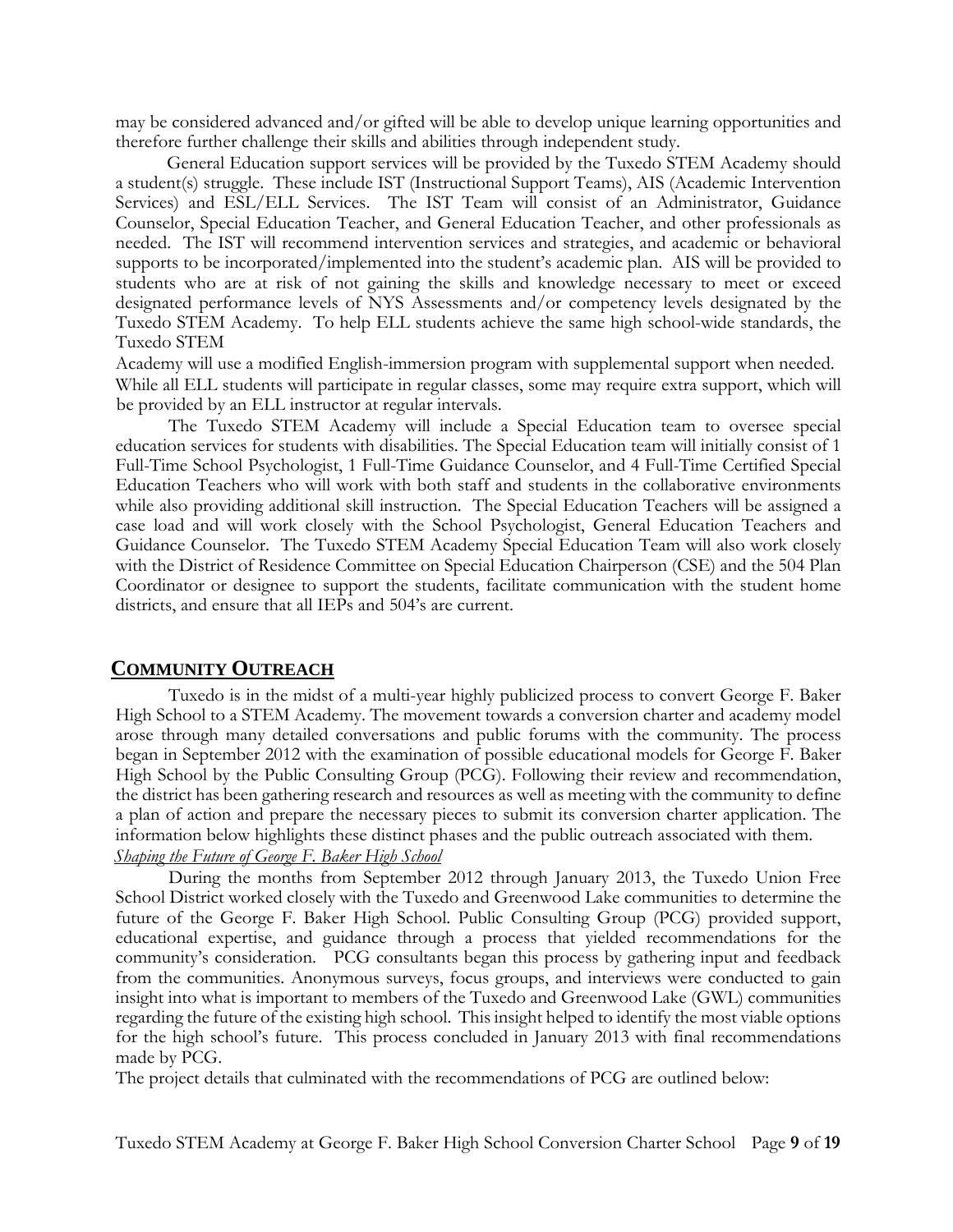**Phase One**: This phase was a data gathering stage where community members participated in online surveys, and Focus Groups conducted by PCG. The focus of this work was to determine expectations for the future of the school, as well as, the desired outcomes for students.

**Phase Two:** This phase included the analysis of data gathered in phase one, along with a public presentation of major themes gathered during Phase One. This phase also included the "Design Thinking Process" where a Working Committee began to brainstorm ideas related to the major themes. It is during this phase that ideas of STEM, STEAM, and charter school arose.

**Phase Three:** This phase included the evaluation of ideas/options generated by the Working Committee. PCG provided a set of recommendations based on the analysis of those ideas. This phase of work concluded with a public presentation of recommendations for moving forward.

#### *Establishing a STEM Emphasis*

Under their discretion and following the recommendation of PCG, Tuxedo Union Free School District (TUFSD) allocated resources to begin the development of a STEM program. A team of educators was identified and began the development of instruction and adoption of materials that would best serve the STEM program. Additionally, this team prepared its initial year of instruction and has continued to refine and evolve the STEM program.

An application team comprised of George F. Baker High School administrators, teachers, staff, and community members began the process of researching and developing an application for establishing the school as a conversion charter. The STEM team and application team worked closely together in the development of the application and have kept the district administration and board informed of their intent. These teams together developed all aspects of the charter application, created the educational plan, and also spearheaded all efforts to engage the community more fully in the process.

| <b>PHASE</b>                | <b>DATE</b>        | <b>OUTREACH EVENT</b>                             |  |
|-----------------------------|--------------------|---------------------------------------------------|--|
| <b>Discovery Phase</b>      | September 2012 -   | TUFSD engages with PCG to explore potential       |  |
|                             | January 2013       | pathways for the future of George F. Baker        |  |
|                             |                    | High School                                       |  |
|                             | October 22-25,     | 19 Tuxedo Community Focus Group facilitated       |  |
|                             | 2012               | by PCG                                            |  |
|                             | November 13, 2012  | 3 Greenwood Lake Community Focus Groups           |  |
|                             | November 14, 2012  | PCG Public Presentation of Findings, "Shaping     |  |
|                             |                    | the Future of our High School"                    |  |
|                             | January 10, 2013   | <b>Community Presentation of PCG Final Report</b> |  |
|                             | February 6, 2013   | 2 Sessions of PCG Q&A on the Final Report         |  |
| <b>Recommendation Phase</b> | May 16, 2013       | George F. Baker Open House (STEM)                 |  |
|                             | June 5, 2013       | <b>Charter Presentation at Tuxedo UFSD</b>        |  |
|                             |                    | Opportunity to Vote after Presentation            |  |
|                             | June 6, 2013       | <b>Charter Presentation at Greenwood Lake</b>     |  |
|                             |                    | Opportunity to Vote after Presentation            |  |
|                             | June – August 2013 | Parents Voted and Approved Initiative             |  |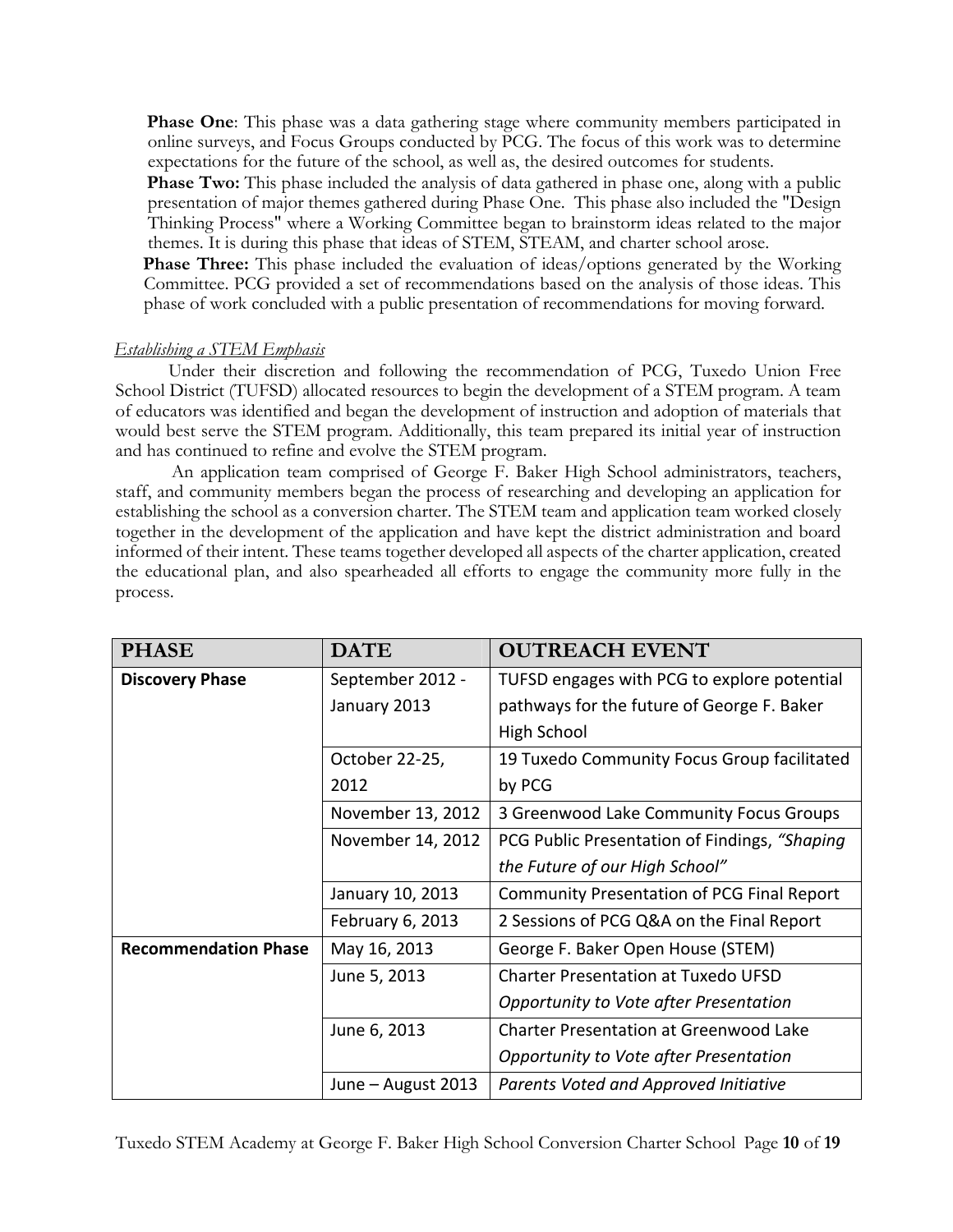| <b>PHASE</b>             | <b>DATE</b>       | <b>OUTREACH EVENT</b>                           |  |  |
|--------------------------|-------------------|-------------------------------------------------|--|--|
| <b>Application Phase</b> | Sept $2014 - May$ | Application research and development            |  |  |
|                          | 2014              |                                                 |  |  |
|                          | March 31, 2014    | <b>Applicant Team Presentation to Community</b> |  |  |

The Application Team developed a Facebook page (http://bit.ly/TuxedoSTEMAcademy) as well as the Tuxedo STEM Academy website (http://www.TuxedoSTEMAcademy.org) to provide interested parents and other parties with additional information pertaining to the proposed conversion charter school. Both resources provide interested parents and parties with ongoing updates while also seeking to answer various questions regarding the STEM program and the conversion charter application. Individuals can submit questions and comments regarding the program on either page with answers provided by the application team.

# **SCHOOL GOVERNANCE AND LEADERSHIP**

Including the lead applicants, Mr. Frank Accetta, Mr. Marco Margotta and Mr. Art Schouten, the planning team consisted of 13 individuals. Eight individuals are named in the application as proposed voting Board of Trustee members. A 9th voting member of the Board of Trustees is indicated in the application to be a representative of NYSUT or an Educational Professional A final non-voting member of the Board of Trustees is indicated in the application as a member of the Tuxedo STEM Academy Teacher's Association. The Trustee Background Information Form, Statement of Assurance and resume or curriculum vitae are included in the application for the 8 individuals who will compose the School's initial voting Board of Trustees. As required, the applicant group has provided a set of draft by-laws and a draft code of ethics.

The Tuxedo STEM Academy will be led by 3 administrative position including the Executive Director, Director of Student Support Services and the Director of Instructional Services. The business function will be provided by a Financial Management Company that specializes in Charter schools.

The eight proposed initial members of the Board of Trustees are described below:

- **DENIS DWYER:** Currently Vice President of Marketing and Business Development for Related Companies and the Tuxedo Farms project; prior experience in corporate sponsorship and branding, sales and marketing, publishing.
- **JOHN MOON, ESQ.:** Currently a partner at Miller & Wrubel PC where he defends financial institutions, public companies and individuals; prior experience as Enforcement Branch Chief of Securities and Exchange Commission; prior experience as Executive Director of litigation of UBS Investment Bank; prior experience as Board of Education member of the Tuxedo Union Free School District; parent of two students in the Tuxedo Union Free School District., community member.
- **JOHN MOREY:** Currently an Adjunct Professor at SUNY Orange for Engineering and Computer Programming; prior experience as Creator of and Instructor in the Orange-Ulster BOCES for New Vision Engineering Program; Certified NYS Technology Education Teacher; holds BS in Mechanical Engineering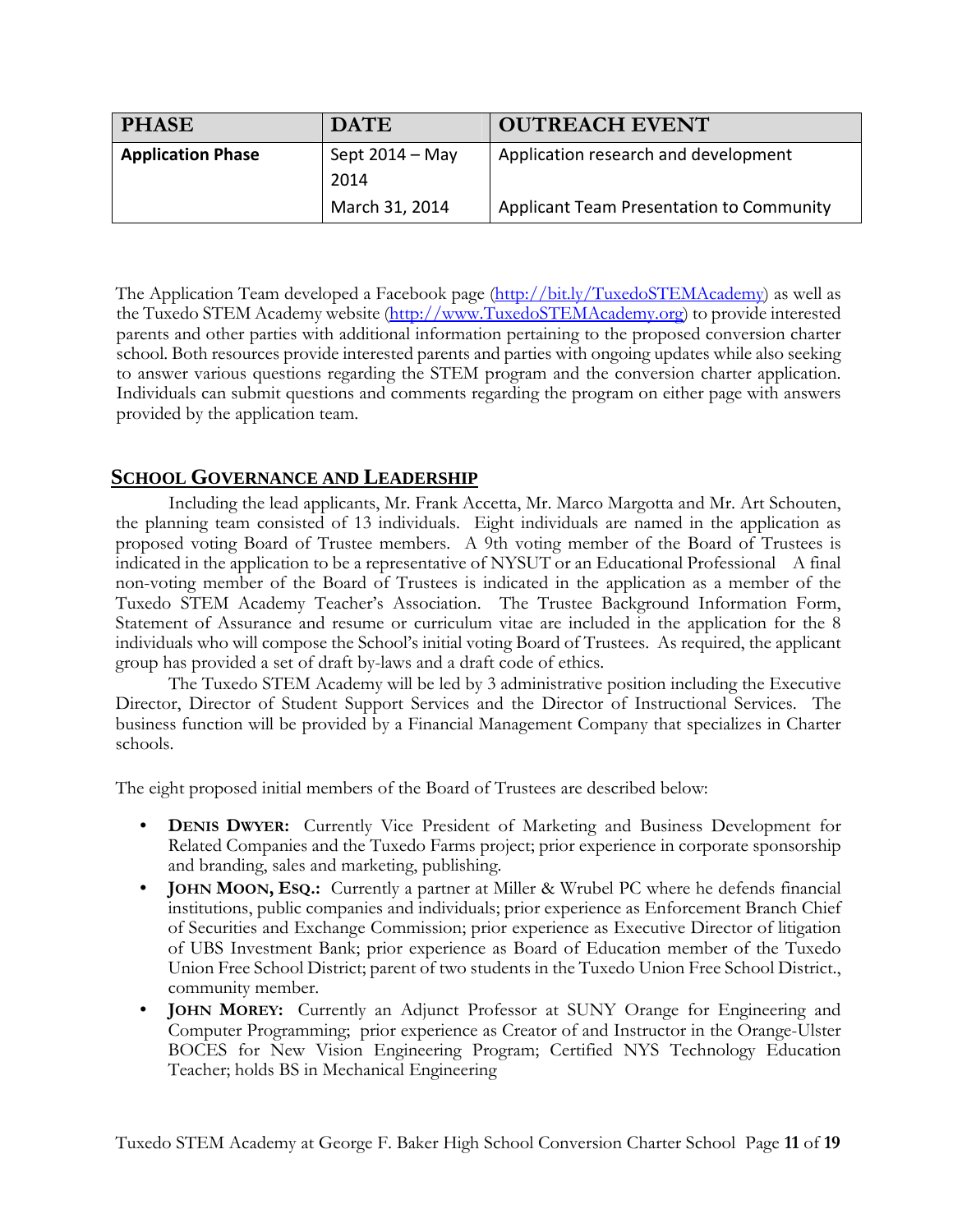**FRANK PEVERLY:** Currently Vice President of Operations at Orange and Rockland Utilities, Inc.; prior experience as an engineer with Central Hudson Gas & Electric Co.; member of the Institute of Electronic and Electrical Engineer (IEEE), the Association of Energy Engineers (AEE), and the Project Management Institute (PMI); serves on the Executive Committee of the Edison Electric Institute's (EEI) Transmission, Distribution & Metering Committee; serves as Chair of EEI's Distribution Regulation Working Group; serves a Vice Chair of EEI's Workforce Management Working Group; member of the Board of Directors of the Northeast Gas Association; Executive Committee member for NYSEARCH – an independent gas research and development organization; member of the Board of Directors of NYSEARCH Robotics LLC.;

As a community member in Tuxedo, Chairman of the Town of Tuxedo Zoning Board of Appeals, member of the Board of Trustees of SUNY Orange Foundation, and a member of the Board of Trustees of the Tuxedo Park School; President of the Woodlands at Tuxedo Homeowner's association and President of the Woodlands Sewage Works Corporation; community member.

- **BOB RICHARDS:** Currently Con Edison Operation Trainer; prior experience as Con Edison Senior Specialist, Energy Nuclear ALARA Specialist at Indian Point Energy Center, Con Edison ALARA Specialist; ; current Resident of Greenwood Lake and parent
- **BILL SWEET:** Currently Financial Planner and Investment Manager of Stevens & Sweet Financial; certified Financial Planner Practitioner; BS in Computer & Systems Engineering from Rensselaer Polytechnic Institute; President of the Tuxedo Chamber of Commerce; Treasurer of the Tuxedo Park Library; served as Captain in United States Army.
- **DEBRA THOMAS:** Currently the Chief Executive Officer of the Rockland Teachers Center Institute, Executive Director of NYS Teacher Resource & Computer Center; experience as Dean of Academic and Global Partnerships Programs at the New York International University Center, earned a Ph.D. in Educational Leadership, Administration and Policy, Masters of Science in Educational Counseling, NYS SAS/SDA Certification, NYS Certification in Secondary Social Studies; Adjunct Professor of Education at Manhattanville College, Long Island University – CW Post College; Current memberships include Partnership Rockland County Workforce Investment Board, Vice-President/Member of New York State Association of Teacher Educators, Teacher Education Advisory Board – Rockland Community College, NYSUT Committee of Teacher Centers, NYS Higher Education Committee, Delegate, AFT and NYSUT Representative Assembly, North Rockland Teachers Association Executive Board.
- **DOROTHY ZIEGELBAUER:** Currently Strategic Innovation and Marketing Manager at Verisk Analytic/Insurance Service Office ; prior experience in product development, database architecture, project management of systems development life cycle, patent development; parent of students in Tuxedo UFSD , community member.

# **FACILITY**

The Tuxedo STEM Academy will function in the current George F. Baker High School building of the Tuxedo Union Free School District. The current configuration of the George F. Baker building is comprised of both high school and district space and currently houses the 9-12 high school program within the Tuxedo Union Free School District.

The Tuxedo STEM Academy would continue to use the existing classrooms at the George F. Baker building, located at 1 Tornado Drive in Tuxedo, New York. The Tuxedo STEM Academy would primarily utilize the Science and Technology classrooms, computer labs, and other Tuxedo STEM related classrooms. All other classrooms will be used to support various electives and core

Tuxedo STEM Academy at George F. Baker High School Conversion Charter School Page **12** of **19**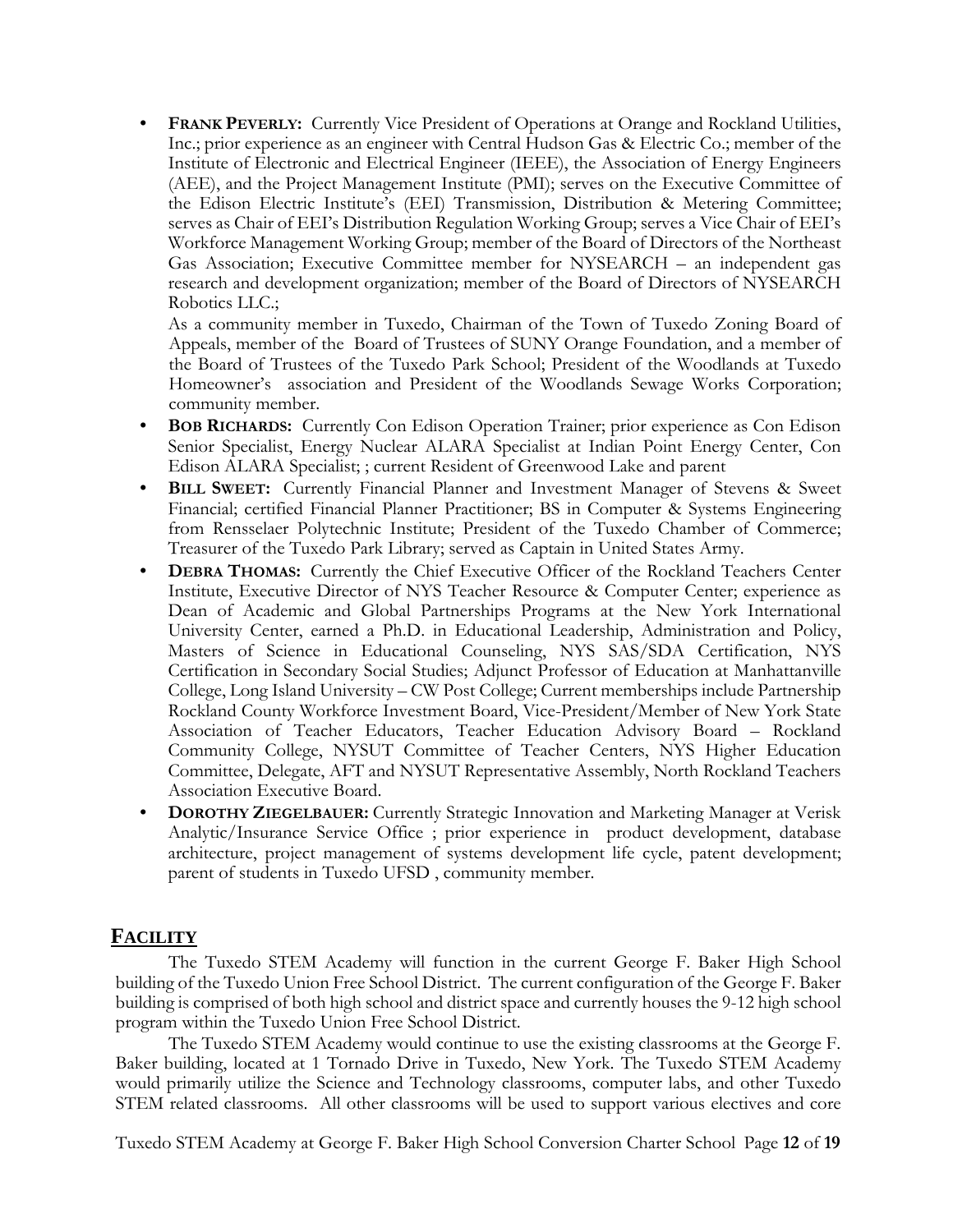education classes. The students of the STEM Academy will have access to some community amenities like athletic fields and community centers.

 The facilities used by the Tuxedo STEM Academy will be leased from the Tuxedo Union Free School District.

# **PROJECTED FISCAL AND PROGRAMMATIC IMPACT ON THE DISTRICT OF LOCATION AND SURROUNDING DISTRICTS**

received by the April 1 application deadline.

The Tuxedo STEM Academy will have minimal fiscal impact on most of the surrounding school districts to be served, with two notable exceptions—Tuxedo Union Free School District (the District of Location) and Greenwood Lake Union Free School District. When calculating the likely impact on overall budgets, using projected enrollments and New York State Education Department tuition allowances, the anticipated cost of sending students to the Tuxedo STEM Academy will be less than 2/10ths of 1% of each of the five districts listed in the table below, save Tuxedo UFSD and Greenwood Lake UFSD. It must also be noted that the figures below do not take into account the State Aid each district will receive per student; thereby reducing the overall costs. The Sending Districts included in the chart below are all within a 15 mile radius of the Tuxedo STEM Academy: Tuxedo UFSD (Tuxedo); Greenwood Lake (GWL); Monroe-Woodbury (MW); North Rockland (NR); East Ramapo (E. Ramapo); Ramapo; and Warwick. The following chart only reflects the projected fiscal impact for the 2015/16 school year. These projections for year one are based upon applications currently received as of 2/6/2015 with an estimate of additional applications to be

| <b>District</b>                 | Projected<br><b>Students</b> | <b>NYSED</b><br>Tuition <sup>1</sup> | Cost of<br><b>Enrolling</b><br>Projected<br><b>Students</b> | 2014/2015<br>Projected<br>Budget <sup>2</sup> | <b>Projected fiscal</b><br>impact as a<br>percentage of<br>overall budget |
|---------------------------------|------------------------------|--------------------------------------|-------------------------------------------------------------|-----------------------------------------------|---------------------------------------------------------------------------|
| <b>Tuxedo</b>                   | 90                           | \$17,470                             | \$1,572,300                                                 | $*$ \$11,482,545                              | 13.69 %                                                                   |
| <b>Greenwood</b><br>Lake        | 13<br>130                    | \$18,311<br>\$15,255                 | \$2,221,193                                                 | \$24,404,235                                  | 9.10 %                                                                    |
| <b>Monroe</b><br>Woodbury       | 9                            | \$13,089                             | \$117,801                                                   | \$156,576,323                                 | 0.075%                                                                    |
| <b>North</b><br><b>Rockland</b> | 8                            | \$17,121                             | \$136,968                                                   | \$208,323,154                                 | 0.066 %                                                                   |
| East<br><b>Ramapo</b>           | 22                           | \$16,555                             | \$364,210                                                   | \$210,909,476                                 | 0.172 %                                                                   |
| Ramapo                          | $\overline{2}$               | \$16,919                             | \$33,838                                                    | \$130,372,327                                 | 0.025%                                                                    |
| <b>Warwick</b>                  |                              | \$12,198                             | \$12,198                                                    | \$84,022,627                                  | 0.014%                                                                    |

Tuxedo STEM Academy at George F. Baker High School Conversion Charter School Page **13** of **19**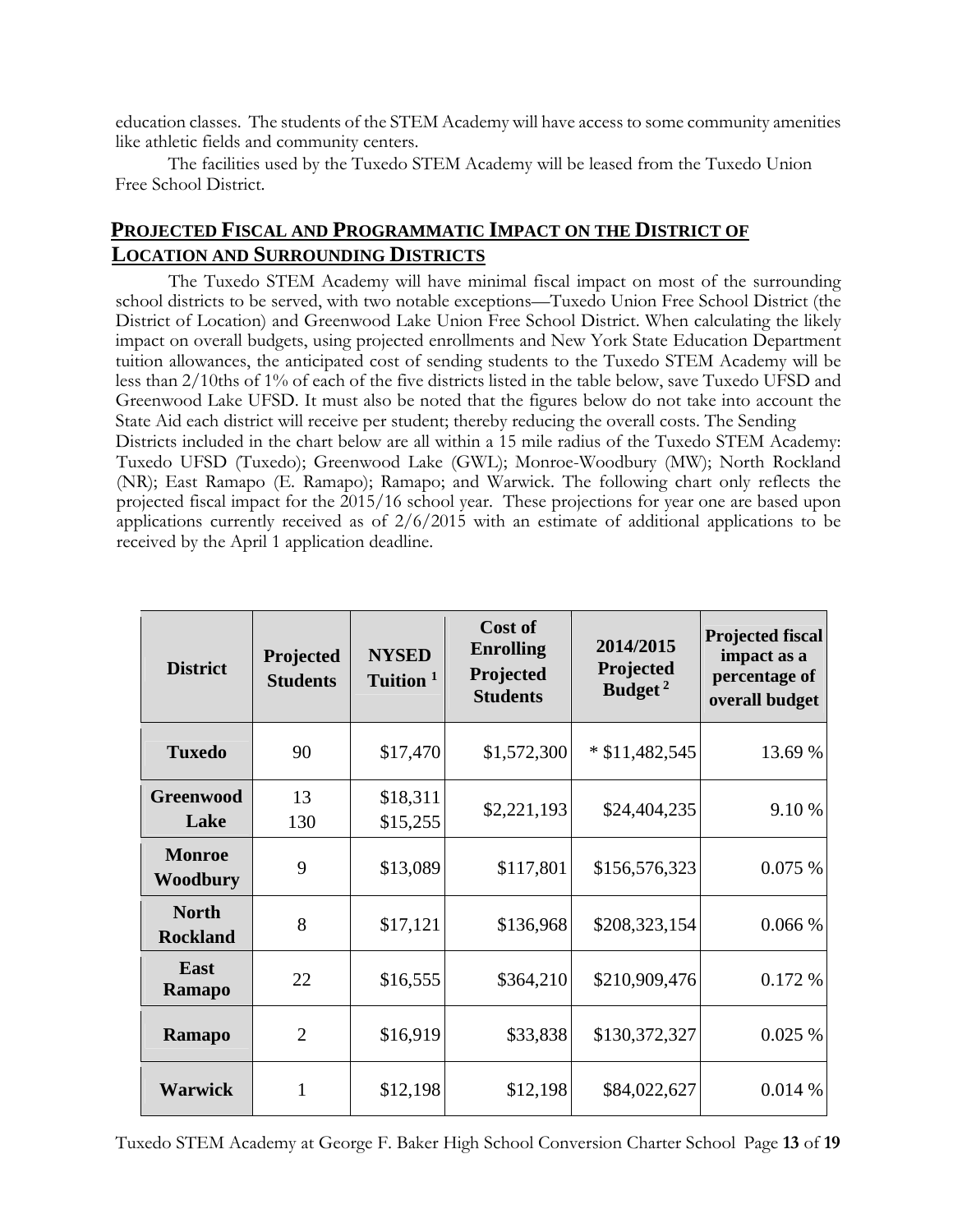\* The figure for Tuxedo represents the 2014/15 Tax Levy. This figure was used as a best estimate since Tuxedo will not be incurring the expenses of operating a 9 – 12 program once the Tuxedo STEM Academy is operational. 1NYSED State Aid 2013-2014 Charter School Tuition website (stateaid.nysed.gov/charter/html\_docs/charter\_1314\_rates.htm 2 NYSED

2014/15 Property Tax Report Card Data

For the surrounding districts, fiscal impact will be reduced by:

- 1. Lowering the grade cap per class for the entire 5 years of this charter. The grade cap will be reduced from 115 per grade to 100 per grade resulting in a total building cap of 400 from the originally planned 460. This decrease of 60 seats will reduce the number of seats available for surrounding districts and therefore reduce the fiscal impact.
- 2. Including an estimated number of applications from 'other" surrounding districts and utilize the lottery system to project "seats taken" in the overall available seats. This projection is based upon actual district applications received by 2/6/2015 and will reduce the number of seats available to the above mentioned surrounding districts and therefore reduce the fiscal impact. In addition, the projection takes into consideration the easy accessibility to this charter school through public transportation via a NJ Transit line that begins in Northern Orange County and stops in Tuxedo on its way to New Jersey.
- 3. Including incremental Tuxedo resident students generated by the planned Tuxedo development consisting of 1195 homes. This new development will impact available seats for the above mentioned surrounding districts by reserving more Tuxedo seats resulting in a reduced number of seats for surrounding districts.

The two exceptions to the minimal fiscal impact need to be addressed independent of one another. While 13% of the TUFSD budget will be spent on sending approximately 90 students to the Tuxedo STEM Academy, this represents a decrease in costs associated with operating a high school. Specifically, TUFSD currently operates a high school with diminishing enrollment. As a result, the cost per student has risen in recent years.

The circumstance for Greenwood Lake is very different from the other surrounding districts in that Greenwood Lake currently tuitions their high school students to the Tuxedo's George F. Baker High School as one of three high schools in their parental choice model. That is, there are a number of Greenwood Lake students already attending this high school who may choose to remain in the conversion charter school. This could potentially increase the fiscal impact on Greenwood Lake. Therefore, a reduced tuition rate will be utilized for the **current** Greenwood Lake students for the remainder of their high school careers. That is, Greenwood Lake students who **are current students of the George F. Baker High School in the Tuxedo UFSD during the 2014/2015 school year** will have this reduced tuition rate should they choose to continue to the conversion charter school. This tuition rate will be \$15,255. The state designated charter tuition rate will be used for all Greenwood Lake student who are new to the conversion charter school beginning in the 2015/2016 school year. Although the charter tuition is higher than the current tuition rates being paid to Tuxedo for Greenwood Lake high school students, it is anticipated that, based upon applications received by February 6<sup>th</sup> and an application deadline of April 1st, the number of Greenwood Lake students anticipated to attend has decreased for the 2015/2016 school year resulting in a reduced fiscal impact year one. In addition, the same three factors that reduce fiscal impact on the surrounding districts, as noted above, also result in a reduced fiscal impact on Greenwood Lake for the 5 years of the charter. These three factors include a reduction in overall grade cap per grade, a new Tuxedo development of 1195 homes and the inclusion of additional projected applications for 'other' surrounding districts.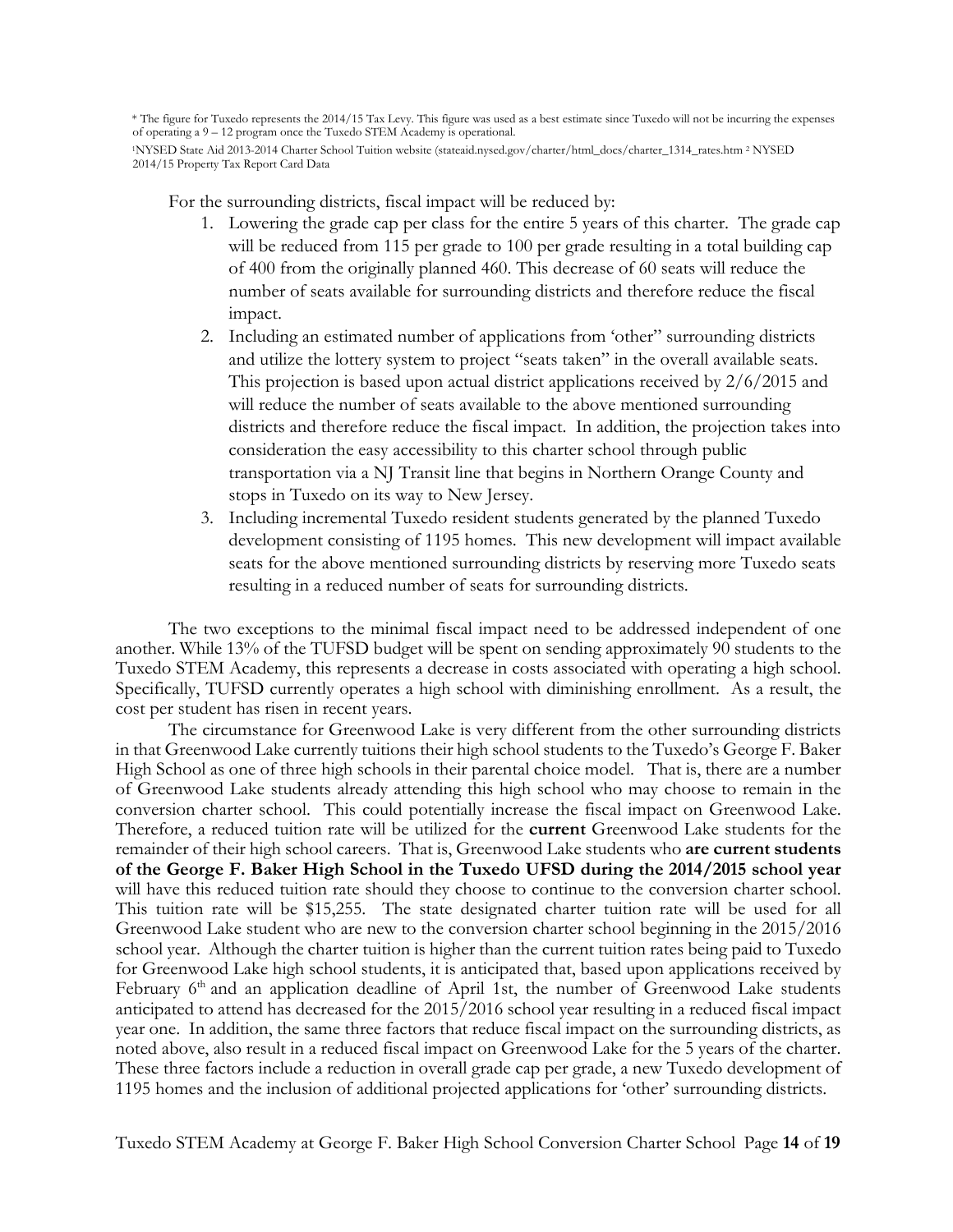It is anticipated that Greenwood Lake may receive Transition Aid over years 2, 3 and 4 of the Conversion Charter School's existence at 80%, 60% and 40%. Should Greenwood Lake receive Transition Aid, the Tuxedo STEM Academy should be made whole either by an agreement to reimburse this reduction in tuition to the charter upon receipt of this aid or by a return to the state designated charter tuition for the years in which this aid is received. In addition, it is anticipated that incremental State Aid ( including Foundation Aid) Foundation Aid will be received for each GWL student attending the Conversion Charter. That is, although the tuition expense will increase, it is expected that the revenue will increase as well.

# **PUBLIC HEARING AND PUBLIC COMMENT**

As required by Charter School Act, the Tuxedo Union Free School District held a Public Hearing on June 24, 2014 at 7:00 PM in the Tuxedo Union Free School District. This meeting was attended by 50+ individuals. In addition, 3 of 3 Lead Applicants, 12 Tuxedo STEM Academy Founding Group members, 35 members of the Tuxedo Teachers Association, and 5 of 7 Tuxedo Board of Education members were in attendance. Fifteen individuals spoke. Fourteen of these spoke in favor of the proposed Conversion Charter School. One individual, the Greenwood Lake Interim Superintendent, as representative of the Greenwood Lake UFSD, spoke in opposition to the proposed conversion charter.

 Legal notices in two newspapers, 6 posting in town locations, Tuxedo UFSD and School website postings, notification of the Greenwood Lake School District and notification of the Orange Ulster BOCES District Superintendent served as a means of communicating this Public Hearing purpose, date and time. All notices included the district website as a source for viewing the application and noted the email account created specifically for the gathering of public comment and questions. Six emails have been received at this email address and all are in favor of the proposed Conversion Charter School. In addition, one letter was delivered to the district in favor of the Conversion Charter School.

## **APPLICATION REVIEW PROCESS**

Upon receipt of a Tuxedo STEM Academy at George F. Baker High School Conversion Charter Application from the Lead Applicants, the Tuxedo UFSD informed NYSED of the receipt of this application, the interest of the district in this application, and their intent to begin a Peer Review Process. The process for this Peer Review was shared with the NYS Education Department, Office of School Innovation - Charter Schools Office. The Call for Application Reviewers was posted on the Tuxedo District and School websites along with the timeline of commitment. In addition, the forms necessary to be completed were modeled after the forms used by NYSED and were posted on the websites along with the timeline. The necessary documents required to apply to be a Volunteer Peer Reviewer included:

- Peer Reviewer Conflict of Interest Disclosure Form
- Peer Reviewer Questionnaire
- Confidentiality Agreement
- A current resume of applicant

Eight individuals applied to participate in the Volunteer Peer Review Panel. They included:

- 1. Head of School, Tuxedo Park School
- 2. Horticultural Therapist, Parent, Community Member of Tuxedo UFSD
- 3. Community Member, Business, Technology, Marketing, Finance

Tuxedo STEM Academy at George F. Baker High School Conversion Charter School Page **15** of **19**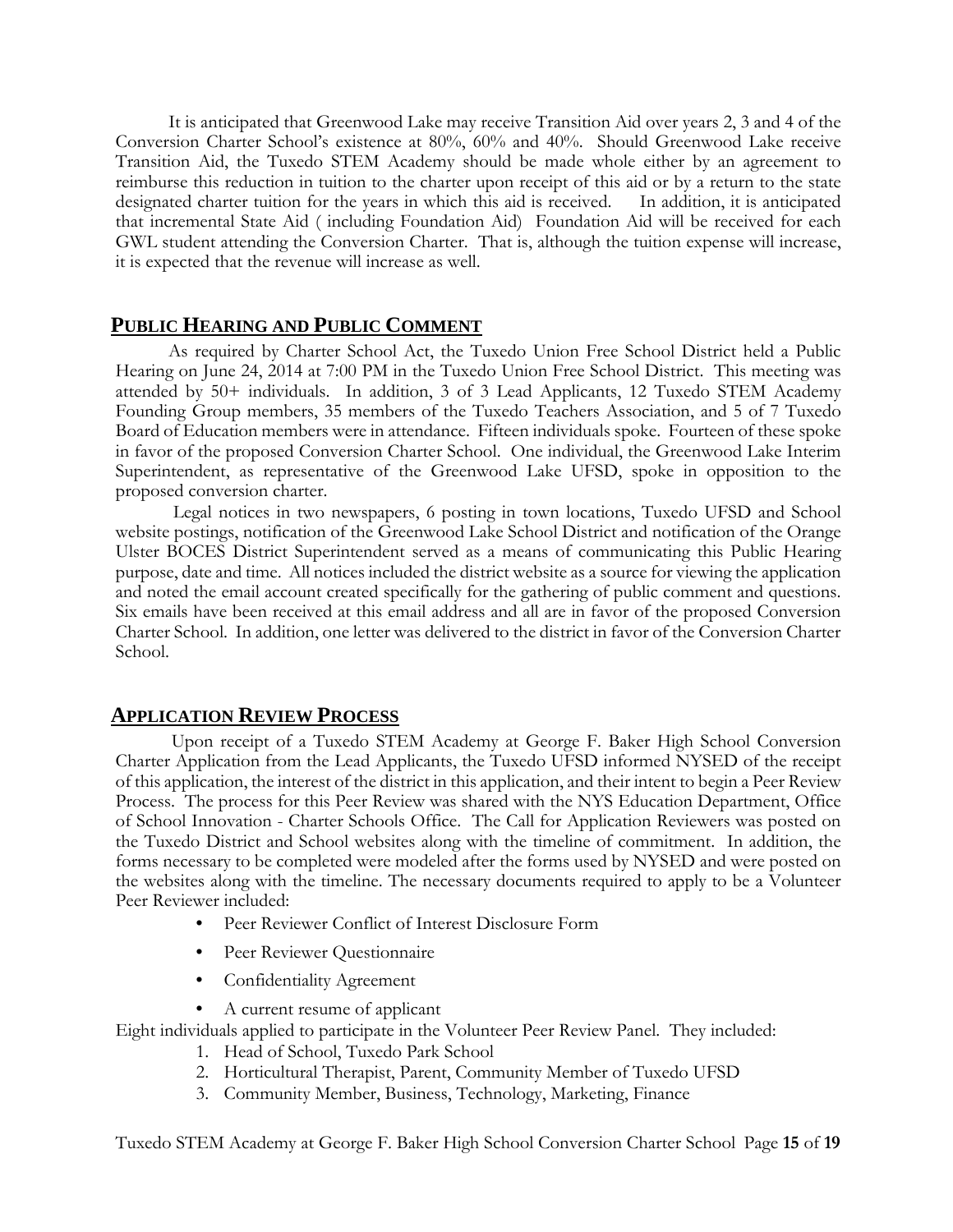- 4. Rockland County School Teacher, Community Member, Parent
- 5. Executive Director of Charter School in NYC
- 6. Building Level Principal in Tuxedo UFSD, other than High School
- 7. Tuxedo Board of Education President, Building Principal in New Jersey School District, Community Member, Parent
- 8. Superintendent of Schools, Tuxedo Union Free School District

The Volunteer Peer Review Panel met on four (4) occasions. The review process utilized the Evaluation Criteria contained in the NYS Application Toolkit. The first three meetings were dedicated to specific sections of the application. The July 15th meeting focused on Section I (Mission, Key Design Elements, Enrollment and Community) of the Application. The July 17th meeting focused on Section II (Education Plan) and part of Section III (Organizational and Fiscal Plan Subsection A-Applicant(s)/Founding Group Capacity through Subsection E – Professional Development). The July 22nd meeting focused on the remaining portions of Section III (Organizational and Fiscal Plan Section F-Facilities through Section M-Dissolution Plan) and the application Waivers.

After each meeting, a summary of comments and concerns were provided to the Volunteer Peer Review Panel. In addition, after each meeting, feedback was provided to the Lead Applicants in the form of concerns, comments or questions.

The Lead Applicants provided an updated application for a second review. Since the Volunteer Peer Review Panel was familiar with the application and the comments from the first review, this second review of the entire application took place on the 4<sup>th</sup> meeting, August 12<sup>th</sup>. As a result of this second review, the Peer Review Panel agreed that the application met all evaluation criteria, demonstrated sound educational design and direction, and fiscal responsibility. It is with confidence that this application was forwarded to the Tuxedo Board of Education for review and approval.

At the August 21st regular meeting of the Tuxedo UFSD Board of Education, the Lead Applicants presented an overview of the Tuxedo STEM Academy at George F. Baker High School Conversion Charter Application. This allowed an opportunity for the Tuxedo Board of Education to gather an understanding of the application for the Tuxedo STEM Academy at George F. Baker High School Conversion Charter School and to ask clarifying questions. At this meeting, two community members spoke in favor of the proposed conversion charter. The Greenwood Lake Superintendent spoke, on behalf of the GWL district, in opposition to the proposed conversion charter.

At the August 25th Special Meeting, the Tuxedo Board of Education conducted a Capacity Interview of the proposed Board of Trustees for the Tuxedo STEM Academy at George F. Baker High School Conversion Charter School. The Welcome and Overview utilized by SED was read as an introduction to and explanation of a Capacity Interview. The Founding Group provided introductions and an opening statement. This was followed by both general questions from the Tuxedo BOE about charter and conversion charter schools and more specific questions concerning the Tuxedo STEM Academy at George F. Baker High School.

At the September 4th Special Meeting of the Tuxedo UFSD Board of Education, the Board of Education approved the application for the Tuxedo STEM Academy at George F. Baker High School Conversion Charter School.

Based upon comments from the NYS Education Department, Office of School Innovation – Charter School Office, the Board of Trustees, Board of Education and Lead Applicants have agreed upon modifications to the application. This revised application was approved by the Tuxedo Board of Education at a Regular Board Meeting on December 18, 2014. During the January Board of Regents Meeting, the Board of Regents requested that the Lead Applicants respond to a concern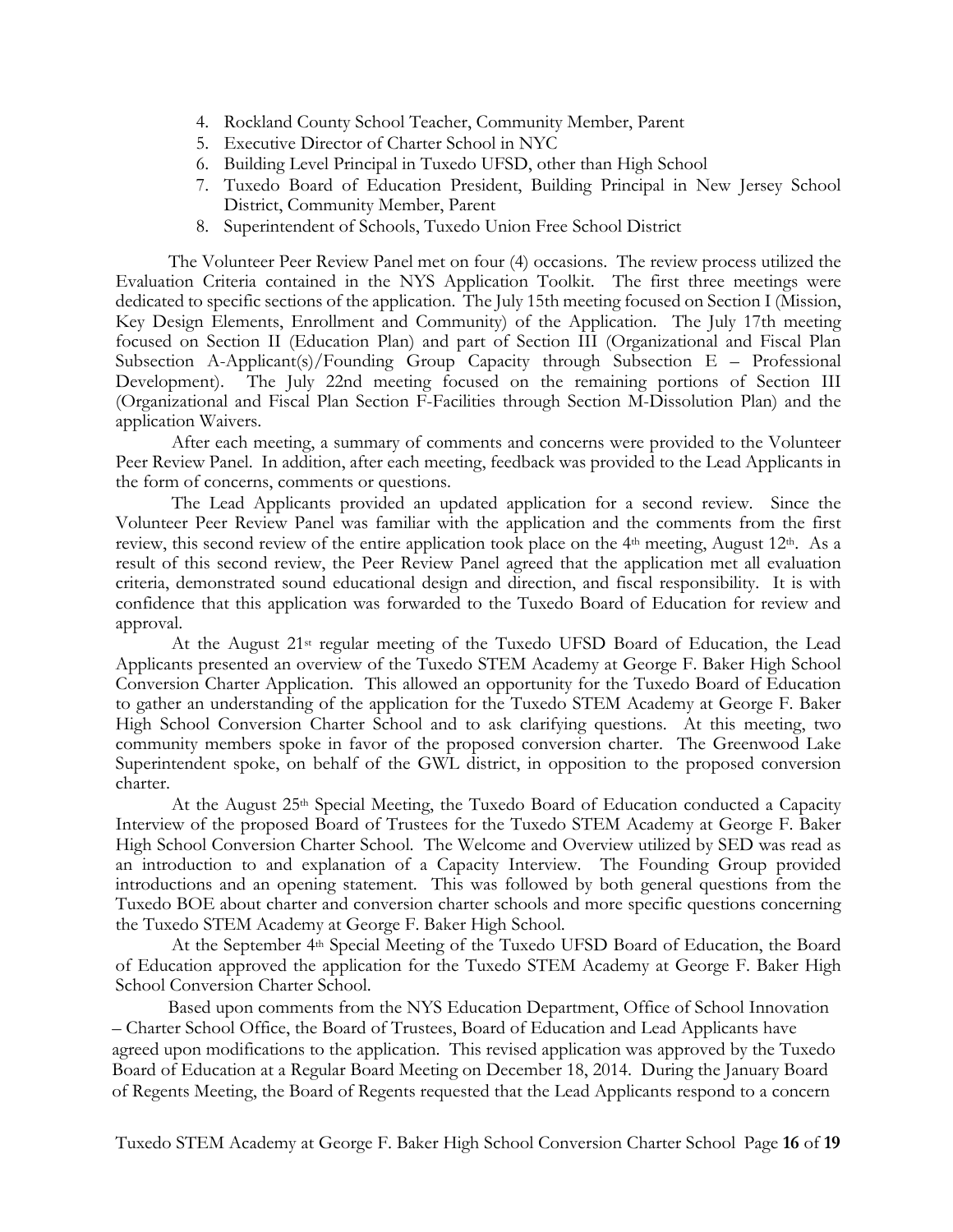for the fiscal impact on surrounding districts, in particular, Greenwood Lake. Application revisions were made, and this revised application was approved by the Tuxedo Board of Education at a Special Board of Education meeting on February 18, 2015.

# **FINDINGS**

Based upon the comprehensives review of the application and of the applicants, Founding Group, and proposed Board of Trustees, the Tuxedo Union Free School District makes the following findings:

- 1. The conversion charter school described in the application meets the requirements of Article 56 of Education Law (as amended) and other applicable laws, rules, and regulations. This finding is based on the following (among other things):
	- a. The applicant has included in the application the information required by  $$2851(2)$ ,
	- b. The applicant has conducted public outreach to solicit community input regarding the proposed charter school and to address comments received from the impacted community(ies) concerning the educational and programmatic needs of students in conformity with Education Law subdivision 2852(9-a)(b)(ii).
	- c. The granting of the application is likely to improve student learning and achievement and materially further the purposes set out in subdivision two of section twenty-eight hundred fifty. More specifically, the proposed conversion charter school, will:
		- i. *Improve student learning and achievement.* This will be accomplished by bringing the real world into the educational program through business partnerships and internships, utilizing problem based learning and hands on learning experience, focusing assessments on the process as well as the end product, focusing on the mastery of lifelong skill-base (critical thinking, leadership, problem solving, team work, collaboration, etc) necessary to be successful in STEM and non-STEM related fields, for example
		- ii. *Increase learning opportunities for all students, with special emphasis on expanded learning experiences for students who are at risk of academic failure.* This is evidenced by the specified general education and special education supports included in the Conversion Charter School design. In addition, the STEM program design allows for learning to meet the needs of individual students by the focus on process rather than end product only, hands-on real world experience, the Creative Design Plan, and overall assessment strategy, as examples.
		- iii. *Encourage the use of different and innovative teaching methods.* Students will be active learners and decision makers in their educational development, and will be actively engaged in project-based, collaborative learning with an emphasis on digital technology. Students will be able to choose one of the four pathways (Applied Science, Computer Science, Health Science and Environmental Science) as an area of focus for their educational program, or develop a Creative Design Plan that meets their individual interests and needs.
		- iv. *Create new professional opportunities for teachers, school administrators and other school personnel* by emphasizing creative student driven instruction incorporating the self-developed and integrated Standards of Practice with NYS diploma and graduation requirements. Additional evidence is clear by the plan to introduce the collaboration between industry professionals, professor of higher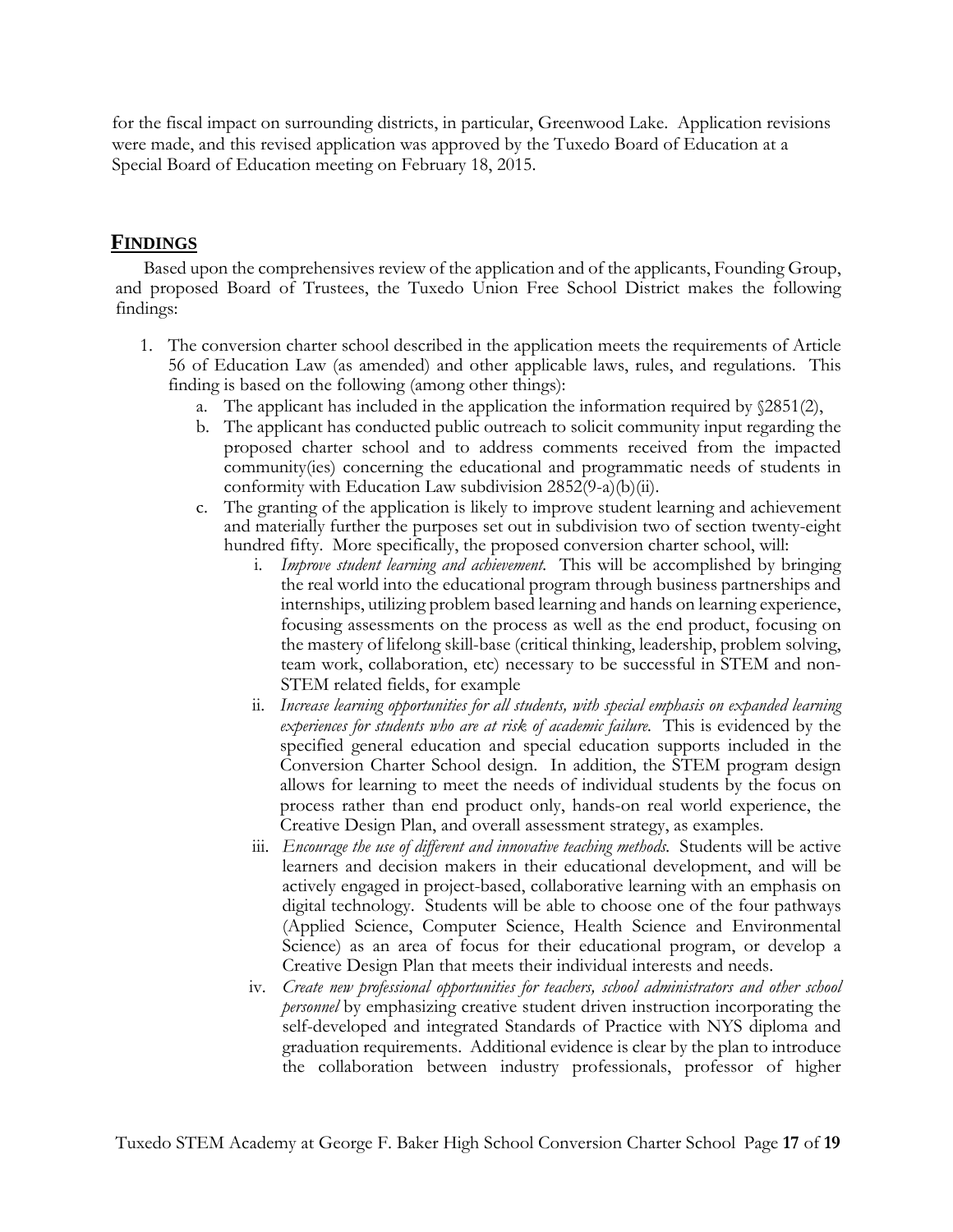education and certified teachers in a classroom setting, as allowed by charter law.

- v. *Provide parents and students with expanded choices in the types of educational opportunities that are available in the public school system* by establishing the first conversion charter school in a non-urban area of the state allowing parents and students the choice of a small individualized setting focused on STEM, digital literacy and information technologies. This model may be replicated in both large and small districts throughout the state to introduce competition and continue the growth of excellence in educational offerings.
- vi. *Provide schools with a method to change from rule-based to performance based accountability*  systems by focusing on process based learning that values the thinking and the methods to arrive at a solution as much as the end result. In addition, the incorporation of portfolio, internships, job-shadowing shifts from the score related accountability to valuing the performance, demonstration of knowledge in real world situations, and application of knowledge.
- 2. The applicant has demonstrated the ability to operate the proposed charter school in an educationally and fiscally sound manner (Education Law §2852(2)(b). This finding is based on the following (among other things):
	- a. The presentation of the application that clearly and concisely describes the mission, key design elements, objectives, enrollment, recruitment and retention, and community to be served as defined by PCG project outcomes and recommendations, and required by the Tuxedo Board of Education.
	- b. The presentation in the application of a clear, sound, challenging and innovative educational plan, including curriculum and instruction, assessment, school climate and culture, special education supports as required by the Tuxedo Board of Education.
	- c. The presentation in the application of sound organizational and fiscal plan, meeting the requirements of the Tuxedo Board of Education in the areas of Founding Group capacity, Board of Trustees and Governance, management and staffing, evaluation, professional development, facilities, insurance, health, food and transportation services, family and community involvement, financial management, budget and cash flow and dissolution plan..
	- d. An understanding of the New York State Charter Schools Act, and the clearly demonstrated skill, determination and capacity to successfully launch and operate a high quality public charter school.

3. The applicant has demonstrated a "good faith effort" in minimizing the fiscal impact on surrounding districts over the five year term of the charter by:

For the Greenwood Lake UFSD - Reducing tuition for the CURRENT Greenwood Lake students who attend the Tuxedo's George F. Baker High School who may choose to continue their high school careers in the conversion charter school. This reduced tuition will be \$15,255. The state designated charter tuition rate will be used for all Greenwood Lake student who are new to the conversion charter school beginning in the 2015/2016 school year.

b. For ALL surrounding school districts, including Greenwood Lake:

i. Reducing the grade cap of 115 to 100 per grade or 460 to 400 total student body resulting in less available seats to be filled by surrounding districts and resulting in a reduction in seats for surrounding districts.

ii. Including an estimated number of Tuxedo students generated by a new planned development of 1195 homes into the projections, again resulting in a reduction of seats for surrounding districts.